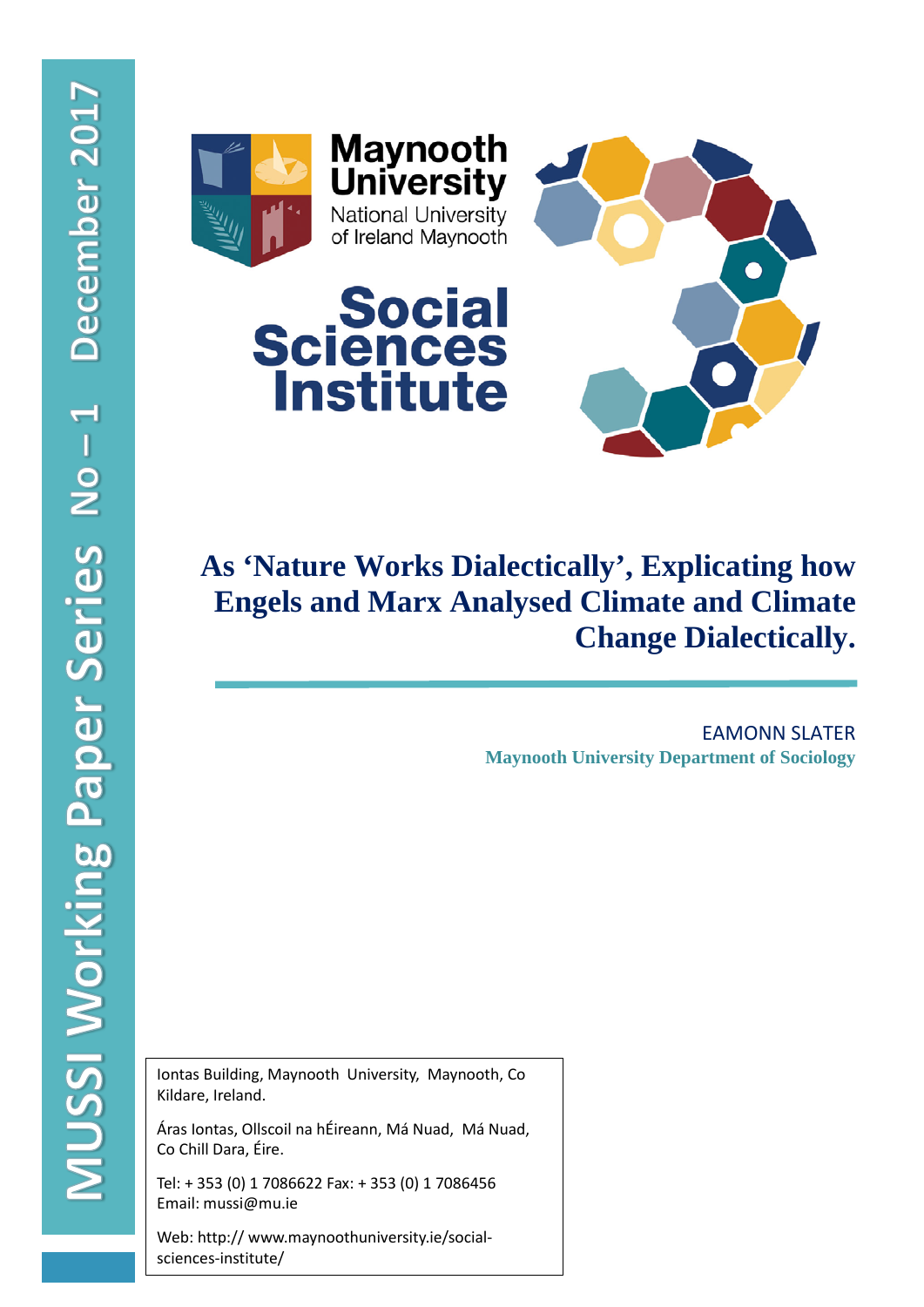#### *'Unsystematic philosophizing can only be expected to give expression to personal peculiarities of mind, and has no principle for the regulation of its contents' (Hegel, Hegel's logic 1975, 20) (7).*

**ABSTRACT:** The premise of this article is based on the assertion that Engels made which he suggested that 'nature works dialectically'. Consequently, concrete organic reality is not a solid thing-like entity but a complex matrix of interconnecting processes that form an organic totality. The existence of a dialectical reality has profound implications for how we can conceptualise that reality and even more critically how we physically relate to and engage with that dialectical reality, especially when that reality is also organic. The organic processes of nature, according to Engels and Marx, are dominated by the climatic process, that 'life-awakening force' of soil fertility. However, what determines the form of the local weather system (the local manifestation of the climatic process) is how that system interconnects with the other organic processes of nature – geological structures, vegetation and the soil processes and they all are subsequently moments of that overall climatic process. The presence of interconnecting processes determining concrete reality, questions the validity of linear cause and effect formulation to account for the determination of that dialectical reality. This one-sided form of causation has to be replaced by a many-sided formulation as expressed in Marx's famous proposal that the 'concrete is concrete because it is the concentration of many determinations. Hence the unity of the diverse'. The new epoch of planning our relationships with nature, has to include the adoption of the dialectical framework, conceptually within the sciences and practically in the processes of cultivation.

**KEYWORDS:** climate system, dialectical nature, interconnecting processes, deforestation, desertification, immediate and remote consequences, Ireland.

### **Introduction**

Engels in the following suggests that there is similarity between Darwin's 'struggle for existence' and the bourgeois idea of free competition and how conscious planning can overcome this competitive condition of existence:

Darwin did not know what a bitter satire he wrote on mankind, and especially on his countrymen, when he showed that free competition, the struggle for existence, which the economists celebrate as the highest historical achievement, is the normal state of the *animal kingdom*. Only conscious organisation of social production, in which production and distribution are carried on in a planned way, can lift mankind above the rest of the animal world as regards the social aspect, in the same way that production in general has done for mankind in the specifically biological aspect. (Engels 1986, 35).

However, what I want to propose in this article is that the same holds true for the organic world of nature as it is for the social world of bourgeois capitalism. We equally need to engage with nature 'in a planned way' in order to overcome the catastrophic damage we are inflicting on the diverse ecologies of the earth. This assertion I hope to prove reflects Marx and Engels views as derived from their dialectical analysis of organic nature and society's relationship to that organic structure. The 'conscious organisation of social production' and our relationship to organic nature, according to Engels, will bring in a new epoch in the historical evolution of humanity:

Historical evolution makes such an organisation daily more indispensable, but also with every day more possible. From it will date a new epoch of history, in which mankind itself, and with the mankind all branches of its activity, and particularly natural science, will experience an advance that will put everything preceding it in the deepest shade (Engels 1986, 35).

It is more than interesting that Engels explicitly identified that natural science would experience this epoch changing conscious organization in planning our relationships with concrete reality. We have to presume that this 'advance' in these sciences would have to manifest itself as a conceptual one, in fact as a fundamental paradigm changing occurrence. What I want to suggest is that this advance in natural science is to be achieved by the necessary adoption of the dialectical framework within the natural sciences and its subsequent application to organic nature. The reasons for the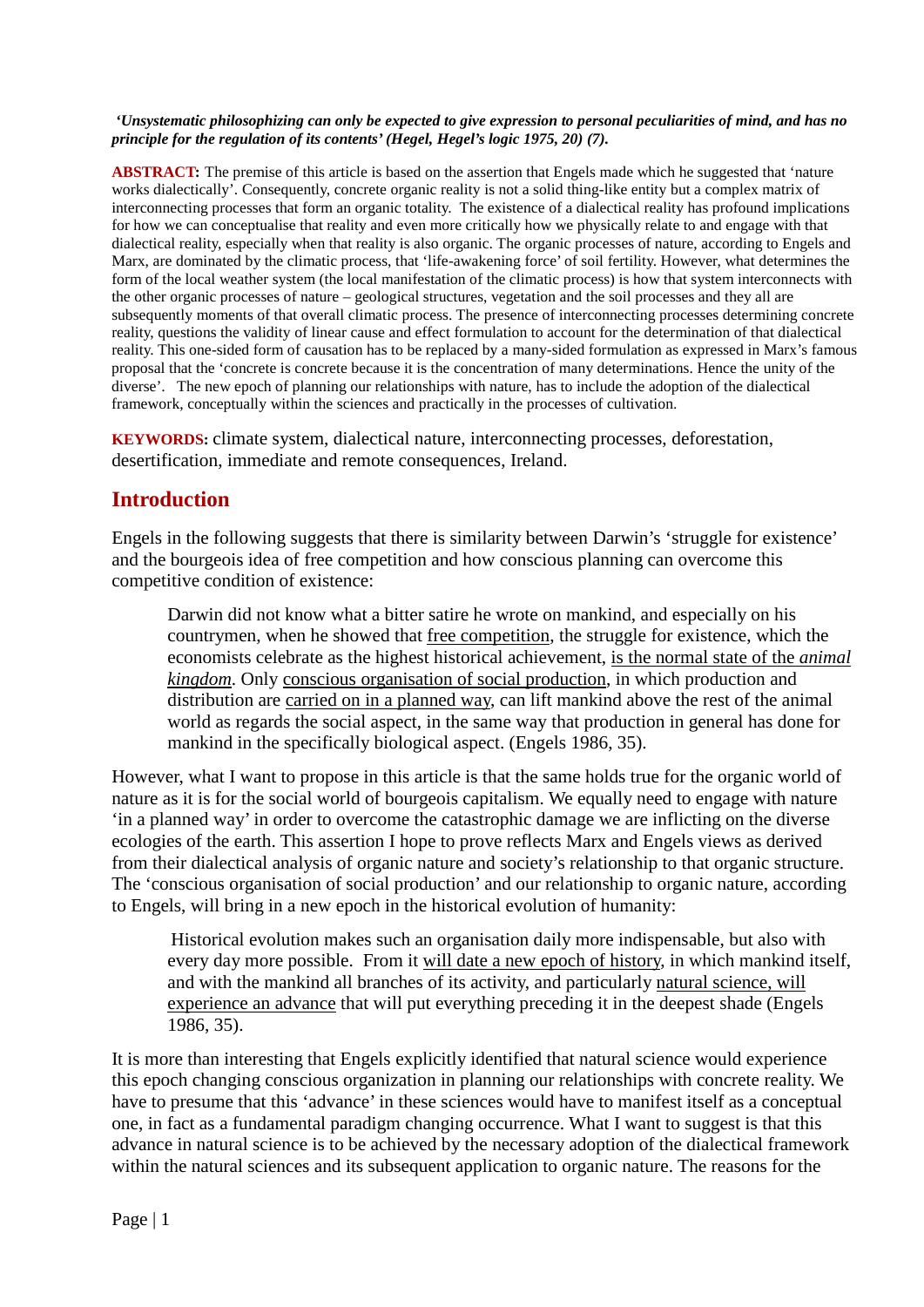need of dialectical analysis, is that the concrete reality in general and its natural form in particular, are determined by dialectical laws of evolution, which is succinctly expressed by Engels in the assertion that 'nature works dialectically' (Engels 1987, 24). However, the above is concerned with the epistemological problematic of this article, the more substantive aspect is concerned with Marx and Engel's analysis of climate and to a lesser extent climate change and with Ireland as the empirical case study of this change.

In contemporary debates of the Left on climate change, there is little to no reference to what Marx and Engels had to say on this subject matter. This is rather surprising as there are numerous comments on climate spread throughout their works as little vignettes of insights. The problem with them is that there is no extensive discussion of these insights and they remain hidden as mere passing comments. However, there is one location that has the possibility of providing a conceptual framework that would allow us to order these discrete conceptualizations into a conceptual apparatus and that is in Engel's work on the dialectics of nature in his unfinished book – *The Dialectics of Nature*. In this, much neglected work, Engels does provide us with the opportunity to explicate such a theoretical framework, which conceptually incorporates climate within an in-depth analysis of the organic processes of nature and allows us to assess change within those complicated organic relationships. This article attempts to redress this lacuna and to go on to demonstrate that it is possible to construct such a coherent dialectical framework, which can conceptually grasp the complexity of the organic forces of the earth's climates. More importantly, Marx and Engel's analysis of climate and climate change has the potential to inform the contemporary debates of conceptual formulations that go beyond the empirical paradigms of the natural sciences, especially with regard to explicating the 'causes' of this global phenomenon of climate change.

To help the process of exposition I want to examine in detail Engels's investigation of the climate and the weather systems of Ireland. Within, we have an example of how a dialectical analysis can enlighten our understanding of the complexity of the organic forces of nature, including climate, manifesting themselves at a concrete and local level. Engels provided detailed information of the Irish ecological conditions in a chapter, entitled 'Natural Conditions' in his unfinished book on the *History of Ireland*.

In order to highlight the unfolding arguments of this article, I have provided a summary of the main conceptual points made at the end of each section within a shaded box so that we can follow the trajectory of the conceptual framework that is emerging. In the conclusion, I summarise these 'shaded' conceptual points in order to provide a clearer overview and more abstract insight of the unfolded dialectical framework.

The conclusion reached is that neither organic nature nor cultivated nature is a solid a thing-like entity but its opposite – a fluid interplay of interconnecting processes, which are not only metabolising with each other but also with regard to cultivation they also metabolise with societal processes. This fundamental reinterpretation of organic reality in which 'nature works dialectically' critically challenges the conceptual ability of the linear form of cause and effect to explain this dialectical reality.

### **A dialectical epistemology for a dialectical world**

In a letter that Marx wrote to Engels on 27 June 1867, Marx identified the epistemological orientation that determined how vulgar economists perceive reality: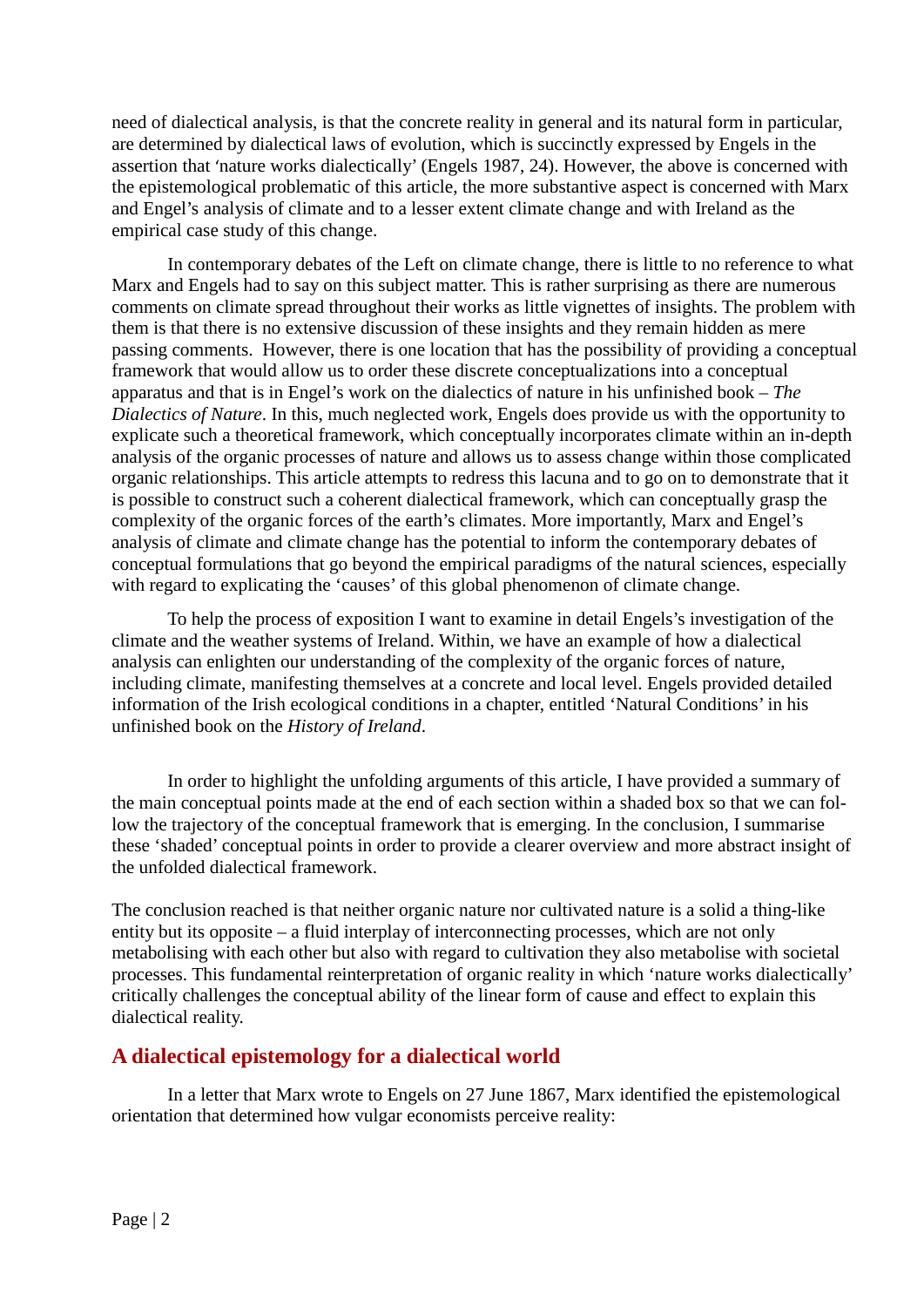Here it will be shown how the philistines' and vulgar economists' *manner of conceiving things* arises, namely, because the only thing that is ever reflected in their minds is the immediate *form of appearances* of relations, and not in their inner connections.

These theorists, unfortunately they are no longer confined to economics, are vulgar because they conceive reality as not only being made up of thing-like substances but also those 'real' substances form a vast collection of diverse isolated objects. Therefore, what distinguishes one thing-like entity from another is their 'immediate form of appearance' so that in attempting to understand the workings of this particular 'reified' reality it is sufficient to remain at the surface level of reality<sup>[1](#page-3-0)</sup>. However, in opposing this vulgar conceptualisation of reality, scientific endeavour, according to Marx, enters into an examination of not just the inner essence of these supposedly discrete entities (as enshrined in the methodology of bourgeois science) but also into their 'inner connections' (as the essential trajectory of dialectical analysis). However, with regard to the vulgar 'reified' ontology Marx proposed that: 'Incidentally, if the latter was the case, we surely have no need of *science* at all'. (Marx to Engels 27 June 1867). So dialectics is firmly located within the scientific tradition of reductionism, but it fundamentally differs from that tradition in that it is the 'science of interconnections' (Engels). It is these 'inner connections' and their 'form of interplay' that distinguishes dialectics from the 'rest' of scientific endeavours:

What all these gentlemen lack is dialectics. All they ever see is cause on the one hand and effect on the other. But what they fail to see is that this is an empty abstraction, that in the real world much metaphysically polar opposites exist only in crisis, that instead the whole process takes place solely and entirely in the form of interplay – if of very unequal forces of which the economic trend is by far the strongest, the oldest and most vital – and that here nothing is absolute and everything relative. So far as they are concerned, Hegel might never have existed (CW 49 -1890-92 –Engels: 63).

Marx and Engels were life-long advocates of dialectical analysis and they continually asserted that it was the only form of enquiry that could not only conceptually grasp the complexity of a totality but it could also adequately comprehend and convey the constant movement between processes that determine that organic totality. Engels in the following suggests that the difference between the dialectical approach and the natural scientist's 'metaphysical<sup>[2](#page-3-1)</sup>' (empirical) understanding of the real world:

Dialectics, on the other hand, comprehends things and their representations, ideas, in their essential connection, concatenation, motion, origin, and ending. Such processes as those mentioned above are, therefore, so many corroborations of its own method of procedure. Nature is the proof of dialectics, and it must be said for modern science that it has furnished this proof with very rich materials increasing daily, and thus has shown that, in the last

<span id="page-3-0"></span><sup>1</sup> Engels stated that [t]he empiricism of observation alone does not adequately prove necessity. *Post hoc* but not *proper hoc.* (Engels 1986, 229).

<span id="page-3-1"></span><sup>&</sup>lt;sup>2</sup> Engels defines metaphysics in the following:

If, however, we adhere one-sidedly to a single standpoint as the absolute one in contrast to the other, or if we arbitrarily jump from one to the other according to the momentary need of our argument, we shall remain entangled in the one-sidedness of metaphysical thinking; the inter-connection escapes us and we become involved in one contradiction after another (Engels 1986, 167).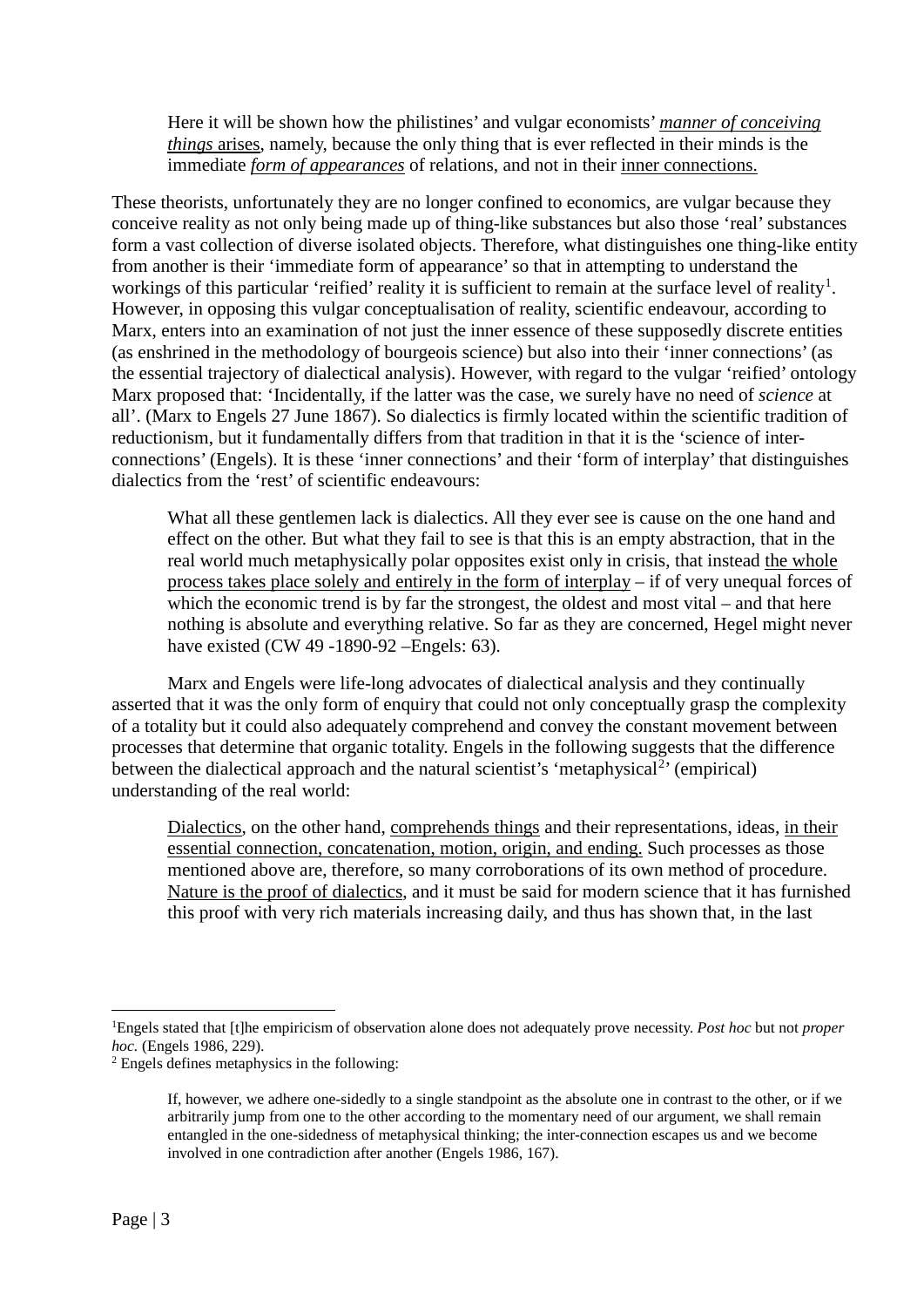resort, nature works dialectically and not metaphysically (Engels, Anti-Duhring MECW vol. 25, 2[3](#page-4-0)/4) (emphasis added)<sup>3</sup>.

The first underlined conceptualisation of Engels is a good summary of the essential components of the epistemology of dialectical methodology as developed by Marx and Engels. It concerns uncovering the interconnections that exist between processes and how they constantly change over time. But this approach is not just applied to the evolution of the economic forms of societies as Marx did in Capital, but according to Engels it can also be adopted to investigate the organic forms of nature because 'nature works dialectically'.

However, this dialectical methodology is fundamentally the opposite of the approach adopted by the natural sciences, which has a tendency to 'reify' concrete reality as Engels proposes:

The analysis of Nature into its individual parts, the grouping of the different natural processes and organic objects in definite classes, the study of the internal anatomy of organic bodies in their manifold forms – these were the fundamental conditions of gigantic strides in our knowledge of Nature which have been made during the last four hundred years. But this method of work has also left us with a legacy the habit of observing natural objects and processes in isolation, apart from their connection with the vast whole, of observing them in repose, not in motion, as constants, not as essentially variables, in their death, not in their life' (Engels, Anti-Duhring MECW, vol.25, 22) (emphasis added).

Thus, the framework of the non-dialectical sciences, is embedded in understanding of concrete reality as consisting of 'natural objects and processes in isolation' without any 'connection with the vast whole' of the organic totality of concrete reality. It could also be suggested, that this inherent tendency is intensified because of how these empirical disciplines perceive their scientific task as providing 'practical' solutions to immediate problems. The overall consequence of these tendencies within non-dialectical sciences is that the trajectory of their research is to investigate the 'internal anatomy of organic bodies in their manifold forms' without any attempt to explore the possibilities of determinant interconnections between the supposed discrete and isolated entities that are their misconceived aspects and conditions of existence of reality. Accordingly, these non-dialectical theorists cannot adequately conceptualise the causal link between differing entities, because they are under the hegemonic impression that there is no linkage nor interconnection between the 'things' of the concrete world.

This inherent weakness is not obvious to the non-dialectical eye where concrete reality and its contents appear to be made up of a vast array of separate and independent entities, whose apparent relationship with each other is that they merely inhabit the same earth. However, this is a topsy-turvy world, in which the real determination of objective mundane reality is the opposite of its reified appearance in that everything is connected and is in a constant state of motion<sup>[4](#page-4-1)</sup>. As

<span id="page-4-0"></span> $3$ The consequence for the natural scientists – confusion leading to despair:

But the naturalists who have learned to think dialectically are few and far between, and this conflict of the results of discovery with preconceived modes of thinking explains the endless confusion now reigning in theoretical natural science, the despair of teachers as well as learners, of authors and readers alike (Engels, Anti-Duhring, MECW, vol.25, 24).

<span id="page-4-1"></span><sup>&</sup>lt;sup>4</sup> This dialectical perspective of the concrete world is confirmed by Marx's own words from 1842 in which he refers to 'the contents of the world' as an 'unorganised mass of the whole' with a 'fluid essence of the content' Marx MECW, vol. 1, 1975 page)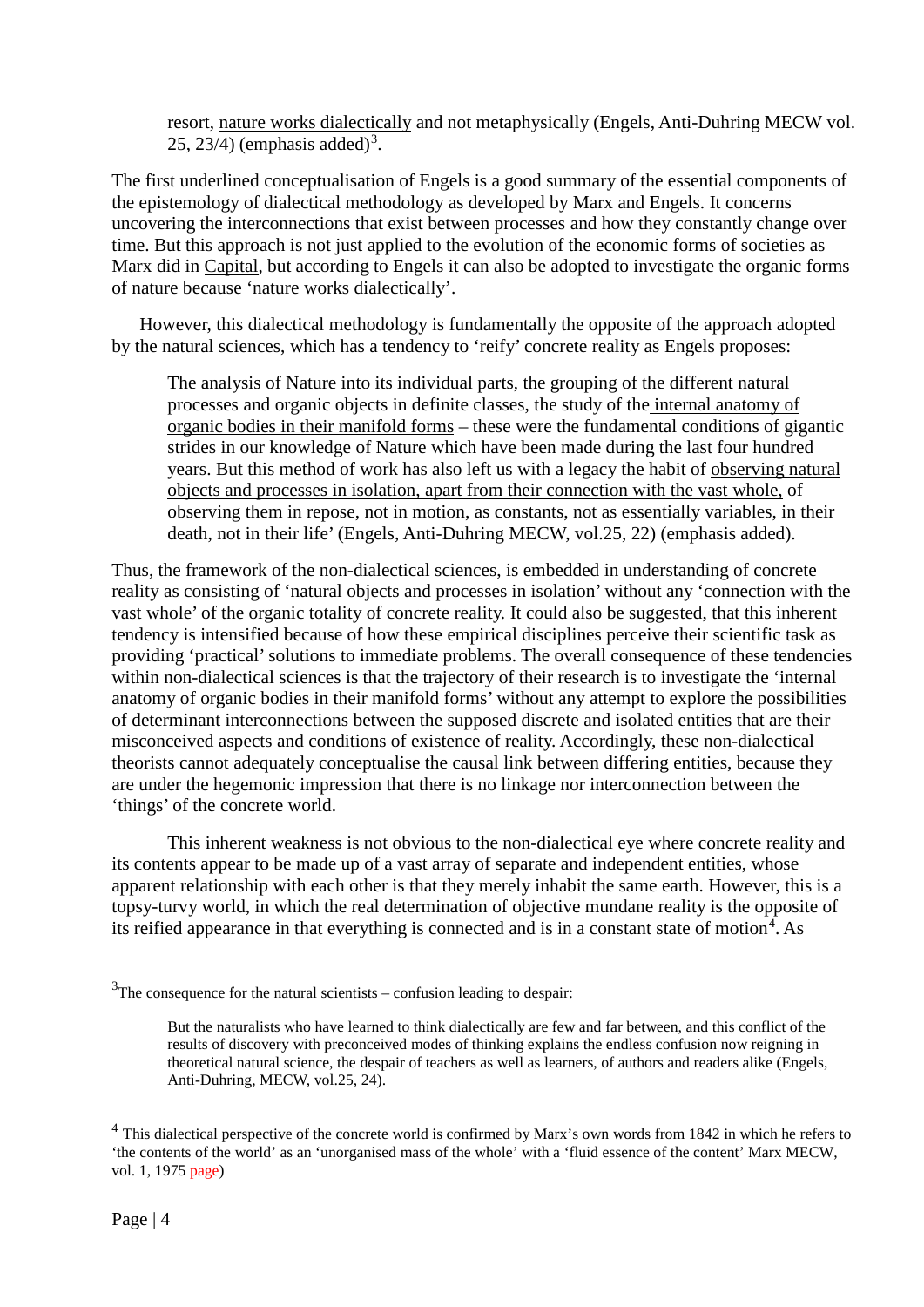Engels stated 'the whole of nature lies spread out before us as a system of inter-connections and processes (Engels 1986, 198) and even the most unlikely of things are connected such as 'e.g., a meteorite and a man':

If we consider two extremely different things  $-e.g.$  a meteorite and a man – in separation, we get very little out of it, at most that heaviness and other general properties of bodies are common to both. But an infinite series of other natural objects and natural processes can be put between the two things, permitting us to complete the series from meteorite to man and to allocate to each its place in the inter-connection of nature and thus to *know* them ...' (Engels 1986, 232/3).

A further complication has to be added to this ever-increasing complexity, is that these essential interconnecting processes of concrete reality, and particularly the organic processes of the natural world are increasingly being penetrated by societal forces in a process of metabolisation. However, rarely are these socio-organic processes acknowledged as being present within concrete reality because supposedly isolated entities can only be externally related to each other as their individual anatomies are determined by internal factors only. It is impossible to find under a microscope a physical entity, which reveals bits of society fusing with organic particles.

In summary, the reason for this misguided bourgeois perspective is that society tends to perceive the concrete reality of the world as a thing-like substance and not as Engels maintains as 'an endless entanglement of relations and reactions in which nothing remains what, where and as it was, but everything moves, changes, comes into being and passes away. […] for everything is *fluid.* (Engels, Anti-Duhring, MECW, vol.25, 21).

However, before we attempt to uncover the dialectical interconnections within climate and between the climate and the other organic processes of nature we first need to outline the empirical extent of these processes form an organic totality and how those organic process manifest themselves on the surface of the earth/society:

We all agree that in every field of science, in natural as in historical science, one must proceed from the given *facts*, in natural science therefore from the various material and various forms of motion of matter; that therefore in theoretical natural science too the interconnections are not built into the fact but to be discovered in them, …. (Engels 1986,  $(47)^5$  $(47)^5$ .

Engels and Marx were very much aware of their achievement with regard to their development of dialectical materialism. However, they also warned us that this methodology in itself was not sufficient to fully understand the dialectics of nature and cultural history, as we had to have also an understanding of natural science and mathematics as Engels suggests:

Marx and I were pretty well the only people to rescue conscious dialectics from German idealist philosophy and apply it in the materialist conception of nature and history. But a knowledge of mathematics and natural science is essential to a conception of nature which is dialectical and at the same time materialist. (Engels, Preface to second edition his *Anti-Duhring* MECW, vol.25, 11).

<span id="page-5-0"></span><sup>5</sup> Engels reiterated this point in his 1885 Preface to his *Anti-Duhring*:

And finally, to me there could be no question of building the laws of dialectics into nature, but of discovering them in it and evolving them from it (Engels, 1885 Preface to his *Anti-Duhring*).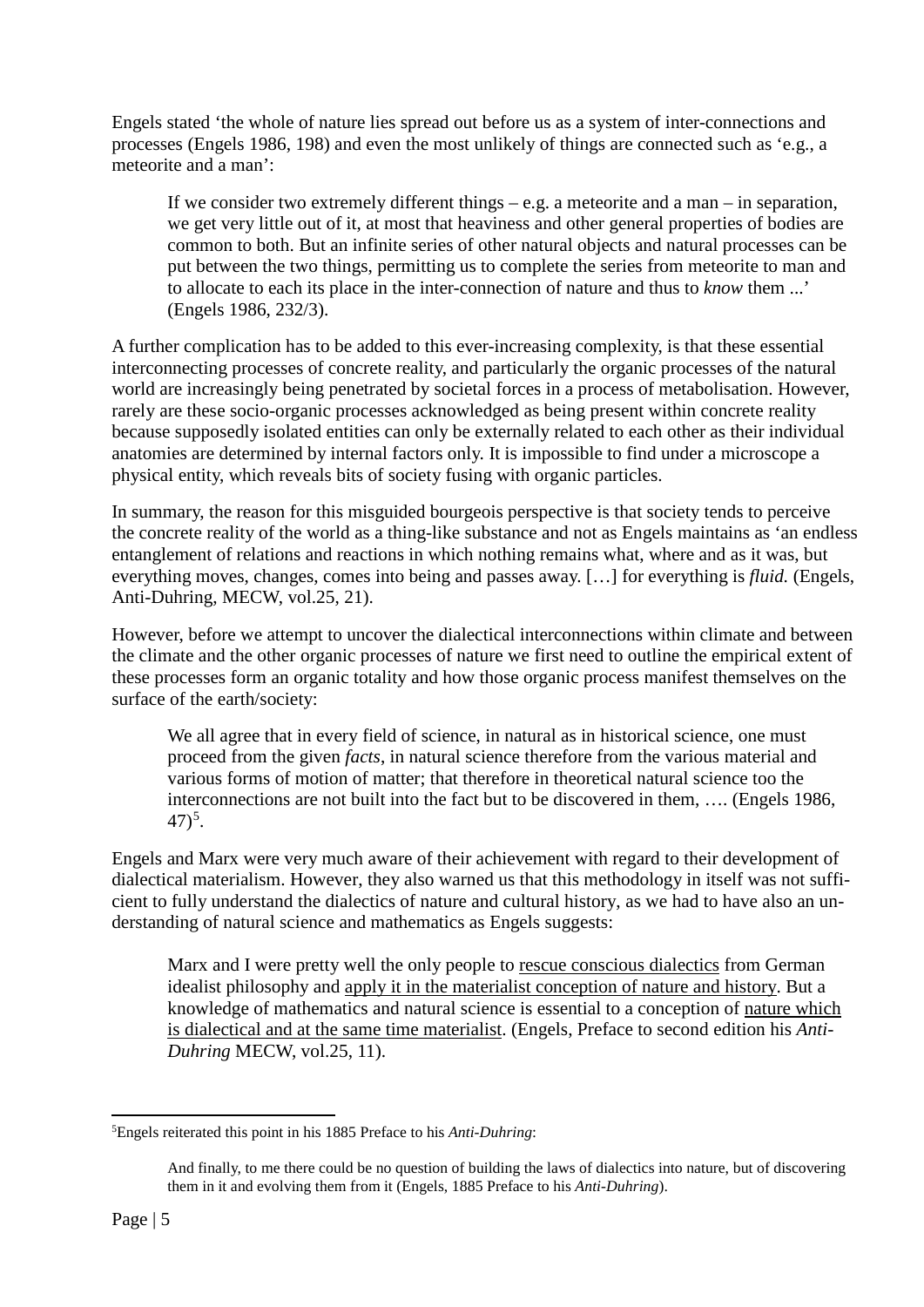The reason why a knowledge of natural science and mathematics is required is because the dialectical framework reformulates the epistemological forms of mathematics and natural science rather than replacing them.

#### **Climatic zones determining the general organic conditions of existence for societies**

Engels in the following highlights another way in which humans differ from animals with regard to their relationship to the climates of the world:

Just as man learned to consume everything edible, he also learned to live in any climate. He spread over the whole of the habitable world, being the only animal fully able to do so of his own accord. The other animals that have become accustomed to all climates – domestic animals and vermin – did not become so independently, but only in the wake of man (Engels 1986, 177).

Human societies, in moving into the diverse climatic regions across the globe, were not overwhelmed by any particular climate to the extent that they were prevented from inhabiting those adverse climatic zones. They 'learned to (adopt especially their production techniques and were as a consequence able to) live in any climate'. However, the differing types of climatic zones demanded 'new spheres of labour' from human societies that moved into diverse climatic regions:

And the transition from the uniformly hot climate of the original home of man to colder regions, where the year was divided into summer and winter, created new requirements – shelter and clothing as protection against the cold and damp, and hence new spheres of labour, new forms of activity, which further and further separated man from the animal (Engels 1986, 177) (emphasis added).

The difference between hot and cold climates and society's movement from the latter to the former provides a transition in the evolution of societies. The first form, 'the original home of man' as determined by the 'uniformly hot climate' naturally provided the objects of subsistence without too much effort on behalf of society. While the second form which was subsequently located in the 'colder regions' of the world demanded 'new spheres of labour' to produce the necessary physical requirements that the members of society needed to survive in these colder climate zones. Marx, in Capital, provided a more explicit categorisation of these two forms of societies with regard to the presence of differing forms of natural conditions (including the climate):

'Even if we leave aside the question of the level of development attained by social production, the productivity of labour remains fettered by natural conditions. These conditions can all be traced back to the nature of man himself .... and to the natural objects which surround him. External natural conditions can be divided from the economic point of view into two great classes, (1) Natural wealth in the means of subsistence, i.e. a fruitful soil, waters teeming with fish, etc., and (2) natural wealth in the instruments of labour, such as waterfalls, navigable rivers, wood, metal, coal, etc. At the dawn of civilisation, it is the first class that turns the scale; at a higher stage of development, it is the second' (Marx 1976, 647/8).

Accordingly, these natural conditions that assist society to reproduce itself materially were classified by Marx into two 'economic' and productive categories – societies in which nature provided its members with immediate objects of subsistence and those societies that needed to develop instruments of labour in order to provide themselves with subsistence. In the former 'garden of Eden' form, less labour was required for the production of physical subsistence: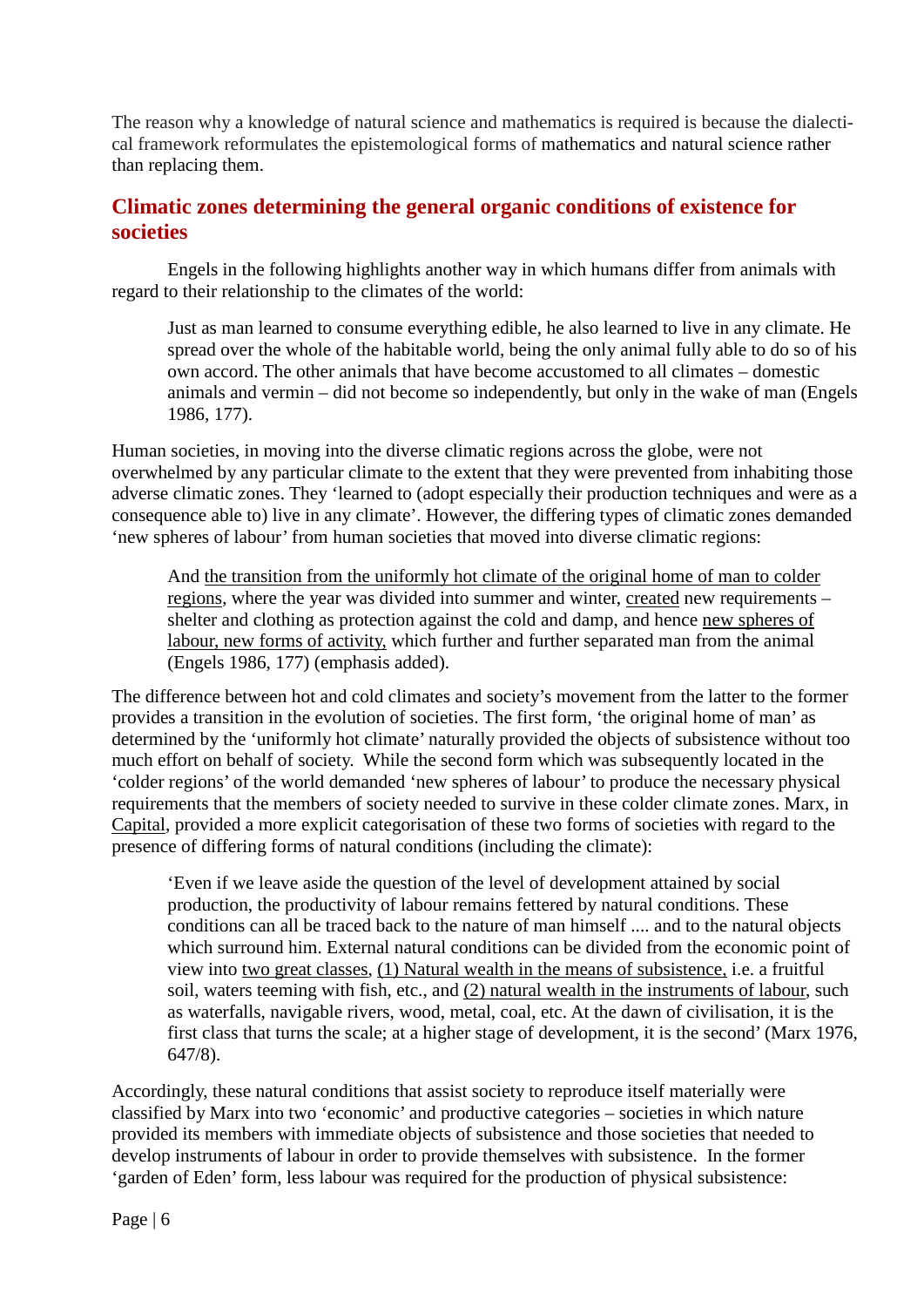'The smaller the number of natural requirements imperatively calling for satisfaction and the greater the natural fertility of the soil and the kindness of the climate, the smaller the amount of labour-time necessary for the maintenance and reproduction of the producer' (Marx 1976, 648) (emphasis added).

But the 'kindness of the climate' is not solely concerned with human comfort in general as it is essentially whether a society needs to engage in agricultural production or not. If organic Nature is too bountiful and its climate is too comfortable and favourable there is no necessity for society to develop intensive productive activities for its own subsistence, beyond hunting and gathering. However, if less bountiful conditions within the natural and climatic processes exist not only were productive forces developed but also out of such 'adverse' conditions of existence capitalism emerged:

Where Nature is too lavish, she "keeps him in hand, like a child in leading strings". She does not impose on him any necessity to develop himself. It is not the tropics with their luxuriant vegetation, but the temperate zone that is the mother country of capital' (Marx 199[6](#page-7-0), 514/5) (emphasis added)<sup>6</sup>.

 The temperate climatic zone is 'the mother country of capital' because its natural conditions were not too lavish and this deficit in its 'bountifulness' spurred society on to subdue the natural conditions in order to produce products so that society could survive and in doing so industry came into being:

'It is not the mere fertility of the soil but the differentiation of the soil, the variety of its natural products, the changes in the seasons, which form the physical basis for the social division of labour, and which by changes in the natural surroundings spur man on to the multiplication of his wants, his capabilities, his means and modes of labour. It is the necessity of bringing a natural force under the control of society, of economising, of appropriating or subduing it on a large scale by the work of man's hand, that first plays the decisive part in the history of industry' (Marx 1996, 515) (emphasis added).

What Marx is proposing here is that there is an apparent ecological reason for the rise of Capitalism in the West in which the inherent climatic conditions were neither too favourable as to be lavishly bountiful nor too unfavourable to be adverse for agricultural cultivation. Consequently, the climatic constraints of the temperate zone, 'spurred on' those inhabiting societies to toil with the forces of nature by appropriating them for societal production purposes. In this tremendous ecological effort to subdue nature, that capitalism was eventually born.

However, the analysis of the prevailing climatic conditions of existence within the earth's climatic zones has to be superseded by an investigation into the specific operations of the diverse organic processes of the climate and how they metabolise not only with each other but also with the

<span id="page-7-0"></span><sup>&</sup>lt;sup>6</sup>Marx included the following footnote from J. Massie to highlight these climatic consequences:

<sup>&#</sup>x27;There are no two countries which furnish an equal number of necessaries of life in equal plenty, and with the same quantity of labour. Men's wants increase or diminish with the severity or temperateness of the climate they live in, consequently, the proportion of trade which the inhabitants of different countries are obliged to carry on through necessity cannot be the same nor is it practicable to ascertain the degree of variation further than by the degree of Heat and Cold: from whence one may make this general conclusion, that the quantity of labour required for a certain number of people is greatest in cold climates, and least in hot ones for in the former men not only want more clothes, but the earth [need] more cultivating than in the latter' (An Essay on the Governing Causes of the Natural Rate of Interest – London, 1730) (emphasis added).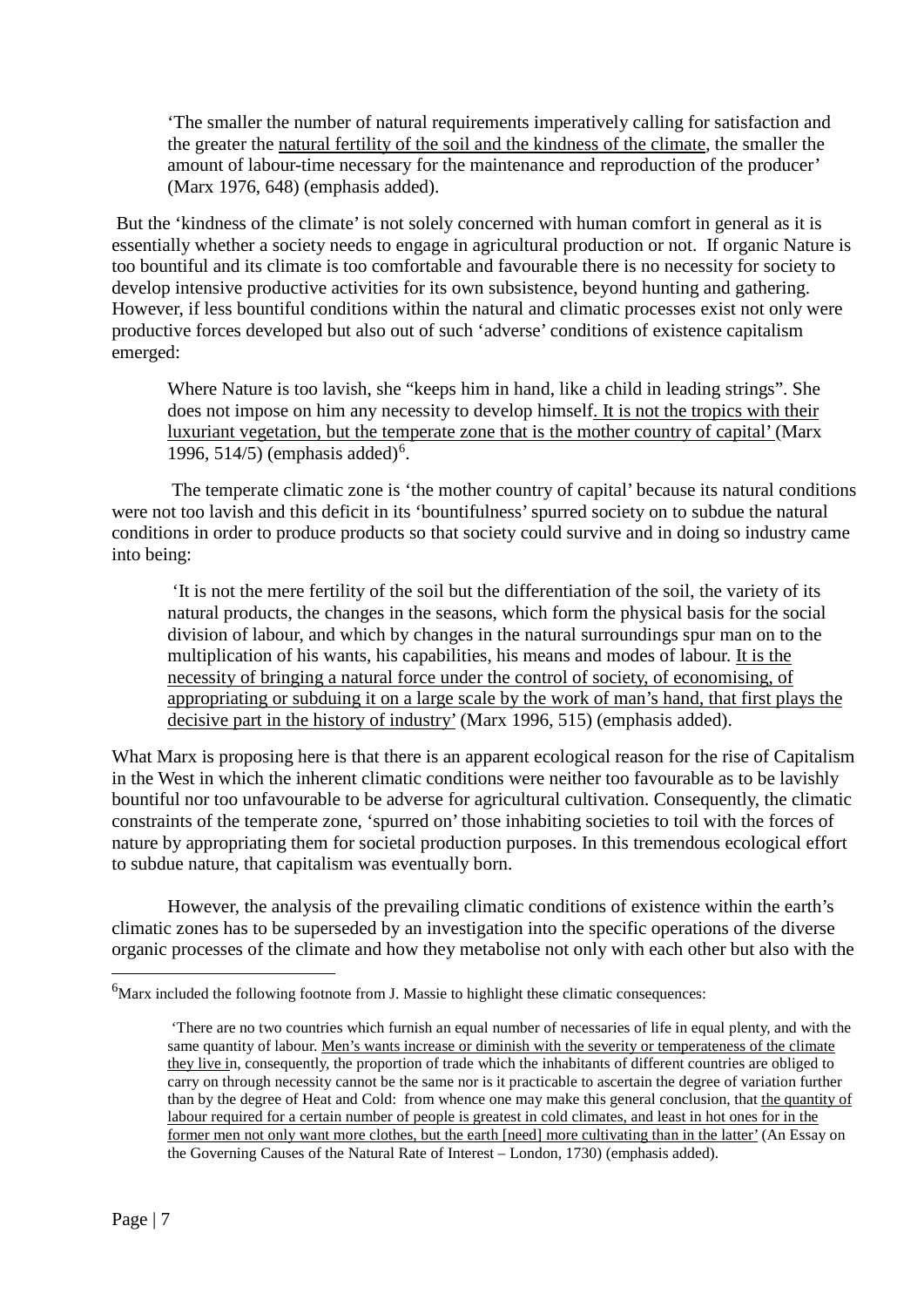other organic processes of nature. To do this we need to move the analysis away from the examination of the global aspects of the earth's climatic zone system to an investigation into the particulars of a local weather system. Within this system, the atmospheric climate becomes an aspect and condition of existence for the localised weather system. This is so because we need to explicate its interpenetrating relationships of climates' metabolising processes and with the other organic processes of nature that are 'grounded' within the physical surfaces of the earth. In addition, because of these constantly changing diverse processes of climate we have to examine them in detail within a particular bioregion. The region I have chosen is Ireland and specifically Engels in-depth analysis of its 'natural conditions', including its climate and weather system<sup>[7](#page-8-0)</sup>.

*1. Marx establishes a dichotomy between climate and labour and their ability to induce fertility of the soil.*

*2. Climatic zones determines society's wants for necessities, e.g., food, clothing and shelter.*

*3. Climate therefore is one crucial determinant in the division of labour between trading societies.*

*4. Less favourable or bountiful climatic conditions spurs societies on to produce what climate does not provide organically.*

# **Engels on Irish weather: How the 'heavy Atlantic rain clouds' metabolises with the Irish geological processes**

Engels begins his analysis of the climate of Ireland by suggesting that the dominant determinant of the overall process of Irish weather conditions is its position with regard to the Gulf Stream:

Ireland's climate is determined by her position. The Gulf Stream and the prevailing southwest winds provide warmth and make for mild winters and cool summers (Marx and Engels 1971, 183).

Although this Atlantic warm current has a moderating effect on Irish temperatures, the prevailing winds also function in this regard. Accordingly, the mildness of the climate is determined by the interaction of the warmth of the Gulf Stream with the prevailing westerly winds as Engels suggests in the following:

Prevailing winds were west and south-west, then came north-west and south-east, and most rarely north-east and east. In summer, autumn and winter west and south-west prevail. East is more frequent in spring and summer, when it occurs as frequently as in autumn and winter; north-east is most frequent in spring when it occurs twice as frequent as in autumn and winter. As a result of this, the temperatures are more even, the winters milder and the summers cooler than in London, while on the other hand the air is damper' (Marx and Engels 1971, 186) (emphasis added).

The consequence of this particular form of mildness is the ever-present 'dampness of the air', which is also a consequence of its westerly position as 'Ireland also suffers the first powerful

1

<span id="page-8-0"></span><sup>&</sup>lt;sup>7</sup>Engels chapter entitled 'Natural Conditions' of his unfinished work – the History of Ireland (Marx and Engels, 1971).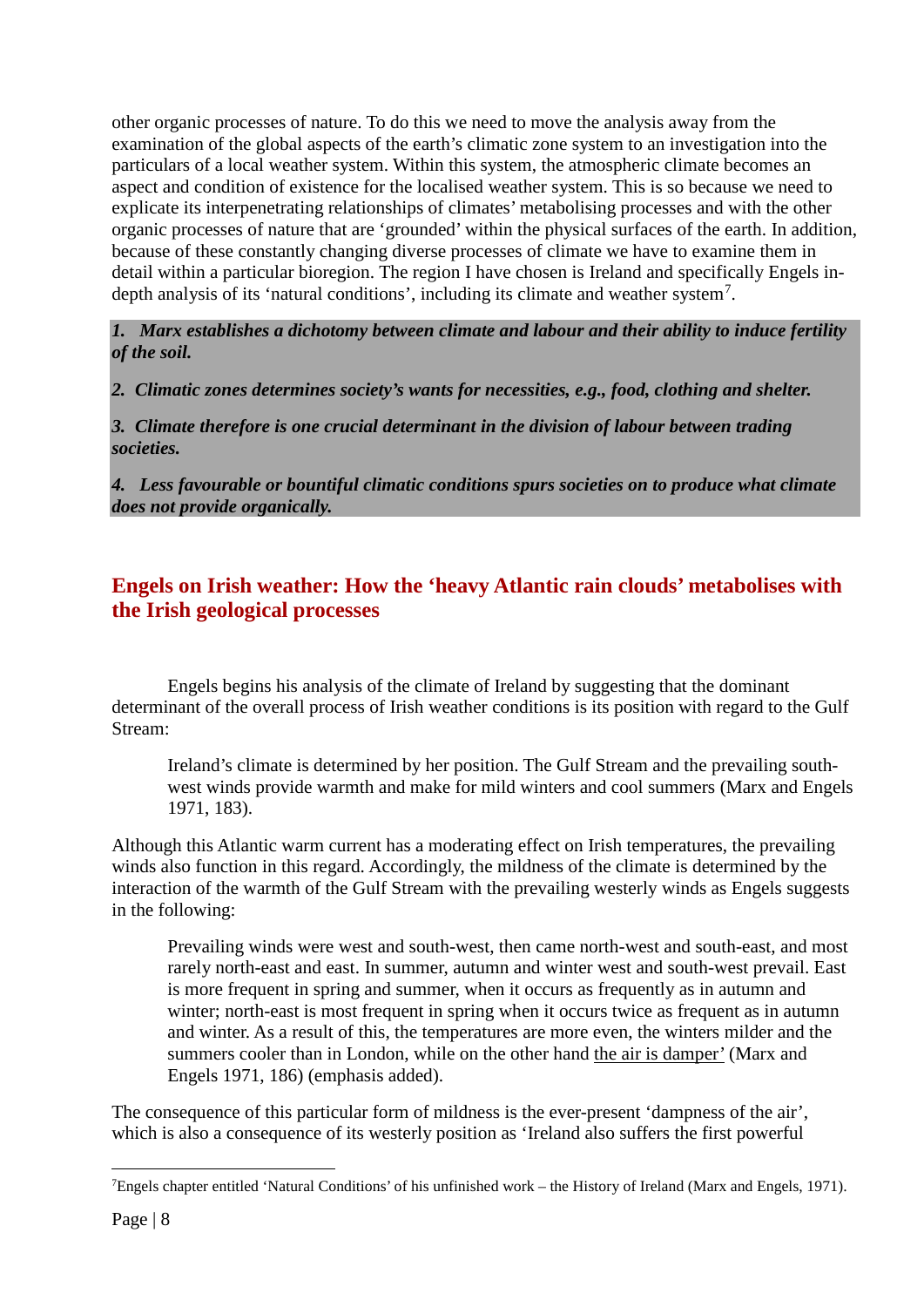downpour of the heavy Atlantic rain clouds (Marx and Engels 1971, 184). It is so damp that salt, sugar or flour left out in an unheated room will soak the dampness out of the air (Marx and Engels 1971, 186/7). Ireland's average rainfall is at least 35 inches, which is considerably more than England's average (Marx and Engels 1971, 184). But:

'In spite of this the Irish climate is decidedly pleasanter than the English. The leaden sky which often causes days of continual drizzle in England is mostly replaced in Ireland by a continental April sky; the fresh sea-breezes bring on clouds quickly and unexpectedly, but drive them past equally quickly, if they do not come down immediately in sharp showers. The weather, like the inhabitants, has a more acute character, it moves in sharper, more sudden contrasts; ….; here also rain and sunshine succeed each other suddenly and unexpectedly and there is none of the grey English boredom' (Marx and Engels 1971,184).

The difference between the weather systems of Britain and Ireland is not determined by the amount of rain that falls but '*how* and *when* it falls' (Marx and Engels 1971, 185). The 'how and when' of the Irish rainfall is apparently determined by how 'the fresh sea-breezes bring on clouds quickly and unexpectedly drive them past equally quickly, if they do not come down immediately in sharp showers'. Thus, the specific form of Irish rainfall is the determining essential climatic process of this organic totality. It – the constant fleeting nature of rain showers - is the 'active middle' process of this Irish weather system and consequently it determines simultaneously its mildness and dampness:

'...there are seldom more than two or three consecutive dry days in summer; and in late autumn it is fine again. Very dry summers are rare and dearth never occurs is because of draught but mostly because of too much rain' (Marx and Engels 1971, 186).

 This succinctly captures the essential and dominating determinant of the Irish weather system, its incessant rain all year-round rain that is not just caused by passing rain clouds but clouds that interact with other organic processes of the topographical kind. The specific form of a weather system is essentially a complex matrix of dialectical relationships that are a result of metabolising organic processes. These are initially identified, within the medium of the atmosphere. Nevertheless, these apparently atmospheric moments of climate are by necessity earth bound. Since the climate/weather system does not operate in a void – even an atmospheric one - they have to form relationships with the physical surfaces of the earth. Moreover, in doing so the climatic processes of the earth metabolises with the geological processes of that same earth. The specific way they in the local context metabolise is best identified in concept of the local weather system.

In geological terms, Ireland is shaped like a saucer with a central plain encircled by a mountain chain, which hugs its coastal perimeter. This plain, 'the foundation of the whole of Ireland consists of the massive bed of limestone' was formed during the Carboniferous period (Marx and Engels 1971, 172). Engels continues:

The centre of Ireland, to the north and south of a line from Dublin to Galway, forms a wide plain rising to 100-300 feet above sea-level. This plain, the foundation so to say of the whole of Ireland, consists of the massive bed of limestone (Carboniferous limestone), ... In the south and the north, this plain is encircled by a mountain chain, which extends mainly along the coast, and consists almost entirely of older rock-formations, which have broken through the limestone (Marx and Engels 1971, 172).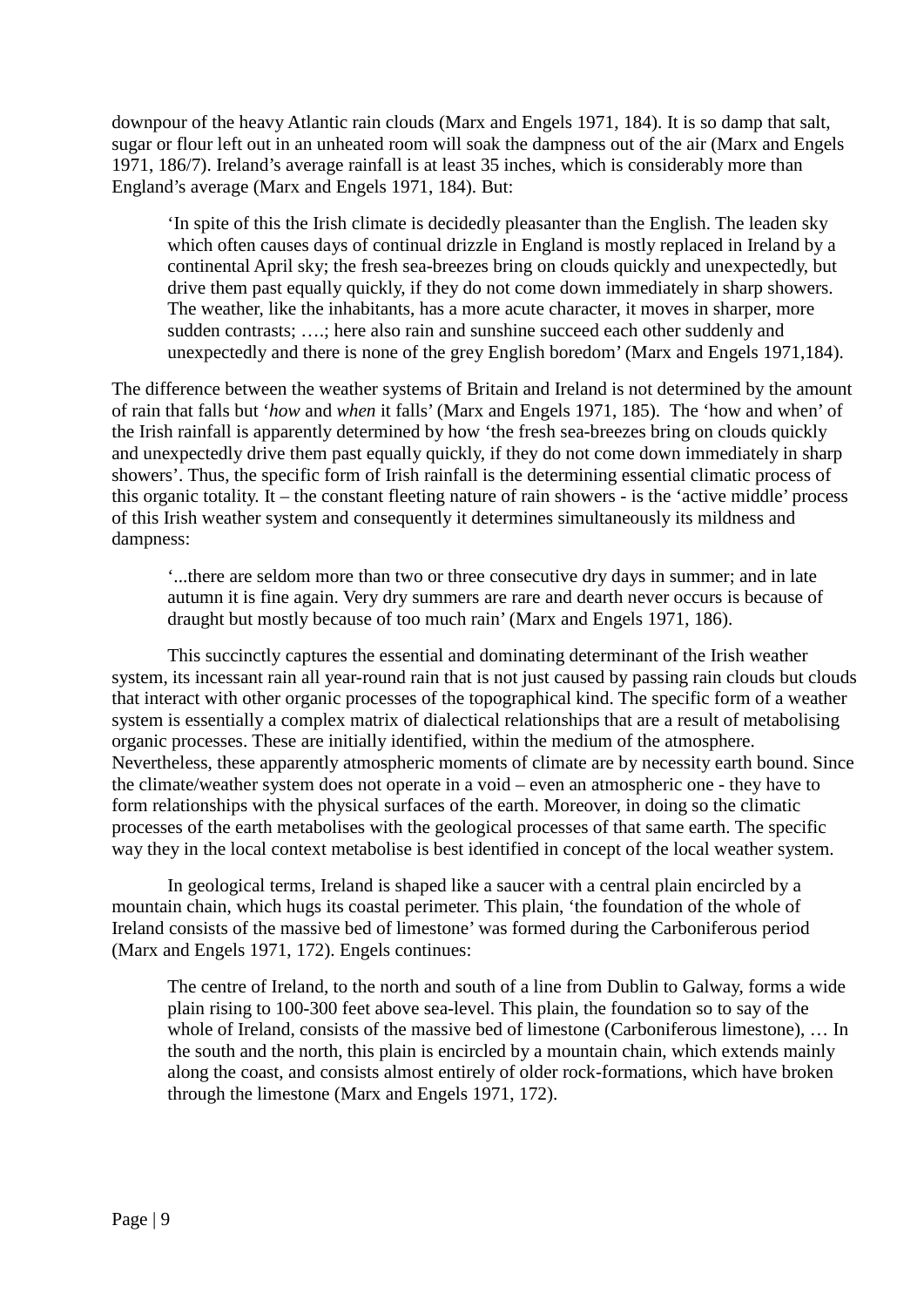These geological formations have created an unusual physical configuration<sup>[8](#page-10-0)</sup> and especially in the central plain as Engels explains:

While the mountains are mainly along the coast, the watersheds between the inland river basins are mostly low-lying, and therefore the rivers are incapable of carrying all the rainwater out to the sea. Thus, extensive peat bogs arise inland, especially on the watersheds (Marx and Engels 1971, 182).

In addition, the reason why these inland peat bogs have emerged is how the low-lying geological base has metabolized with the rainfall:

In the plain alone 1,576,000 acres are covered with peat bogs. These are largely depressions or troughs in the land, most of which were once shallow lake basins, which were gradually overgrown with moss and march plants and were filled up with their decomposing remains (Marx and Engels 1971, 182).

Thus, the westerly blown rain clouds have metabolised with the central plain's geological structure to create a particular weather system that has subsequently allowed the great peat bogs of inland Ireland to emerge. The crucial point to emphasise is that both aspects of this metabolising climatic process – the excessive rainfall and low-lying nature of the plain with its physical depressions and troughs - form essential interconnecting moments of that process. However, elsewhere and beyond the confines of midland bogs, limestone again occurs but because this particular bedrock is not as low-lying as the central plain, it metabolises with the rainfall in a diametrically opposing way:

The limestone is known to be full of cracks and fissures, which let the excess water through quickly (Marx and Engels 1971, 185).

Accordingly, the particular geological aspect of this limestone bedrock does not encourage peat bog to grow but it crucially absorbs the excessive dampness by allowing the incessant rainwater to pass uninterrupted into the 'bowels of the earth'. However, it is not just the permeability of the limestone bedrock that allows cultivation to continue but also the presence of stony soil lying on that sievelike base:

At the same time, he (Arthur Young) points out that the soil of Ireland counteracts this dampness of the climate. It is generally stony, and for this reason lets the water through more easily (Marx and Engels 1971, 185)

Therefore, both the limestone bedrock and the stony soil function as a metabolising process that naturally lessen the effects of excessive rainfall and the inherent dampness associated with Irish weather system.

<span id="page-10-0"></span>However, this type of metabolising relationship between rain/wind and the geological processes can dramatically change when the geological entities encountered also changes. For example, when the climatic processes of wind driven rain sweep over mountain ranges rather than rolling across lowlying plains the consequence can be a dramatic change in rainfall. For example, on the western

<sup>8</sup> Sweeney elaborates on the uniqueness of this physical structure:

Ireland also has its own distinctive geographical climate fingerprint. This results from what is an unusual physical configuration for an island of its size, comprising of a mountainous perimeter of hard ancient rocks and relatively soft, low-lying interior. This combined with the fretted coastline of the west and south provides a surprisingly varied climatic mosaic to the island (John Sweeney, 2011:2).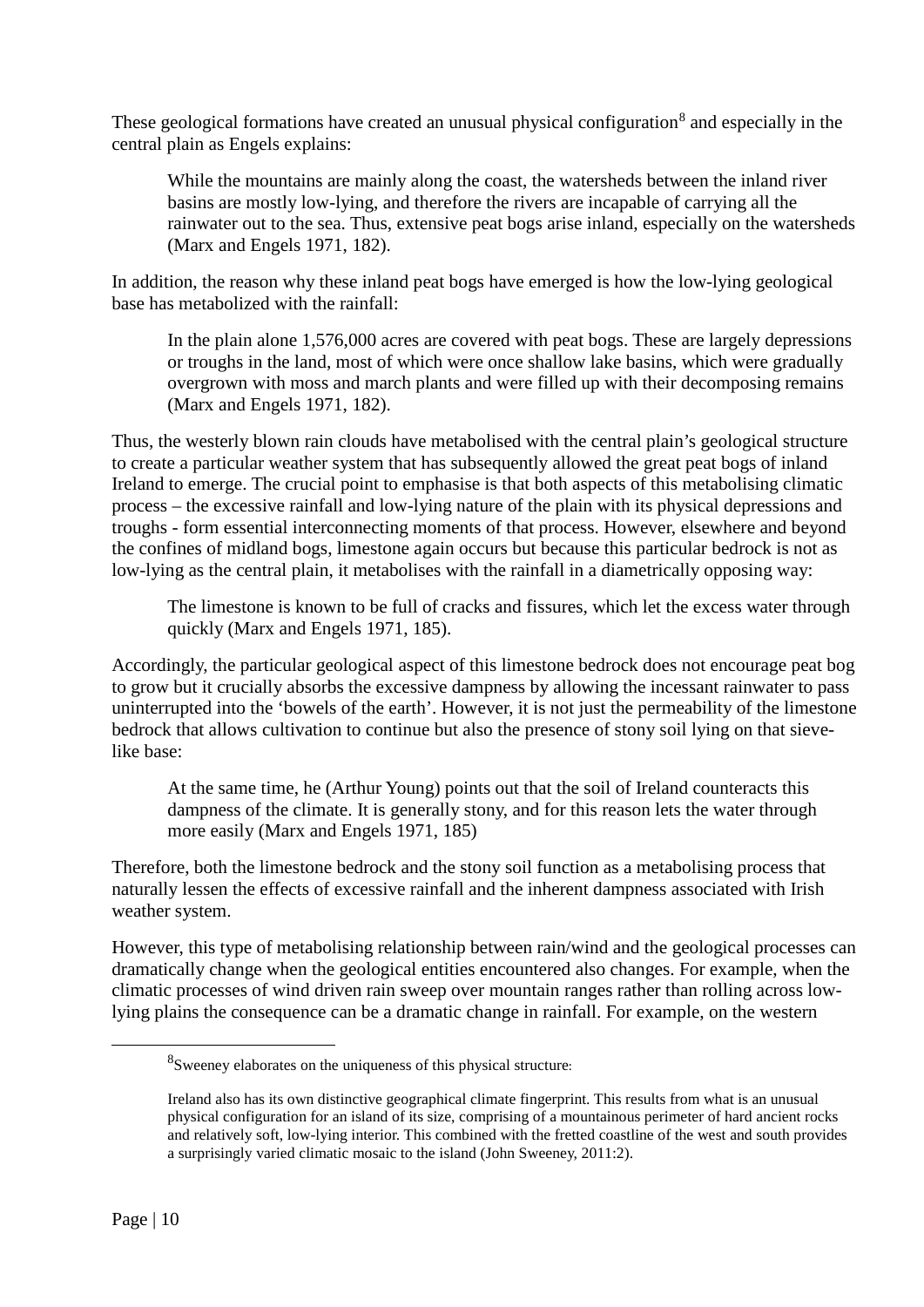mountains the 'annual rainfall totals over 3 metres, these gave way to values as low as 710 mm' (Sweeney 2001, 2) in the mid-lands and along its eastern seaboard<sup>[9](#page-11-0)</sup>.

So, it is not only the volatile organic processes of the atmosphere but also by how those dynamic forces metabolise with the solid geological processes of the earth that constitute the essential overall form of the Irish weather system. Both processes metabolise with each other to become essential moments of the local weather system.

However, when the organic processes of the Irish climate metabolise with the geological structures of the island they also by necessity metabolise with the flora that naturally cover those structures. Thus, the type of flora that acts as a mantel over the geological base is very much determined by how the predominant determinant of rainfall of the weather system metabolises with the particular geological entities within differing bioregions of Ireland. As Engels, has highlighted in Ireland's central plain peat bog is the dominant flora but in the rest of the low-lying terrains of the island, it is grass:

*'Arthur Young* considers that Ireland is considerably damper than England; this is the cause of the amazing grass-bearing qualities of the soil' (Marx and Engels 1971, 185).

However, it is not the amount of rain that falls that differentiates the grass growing ability of England and Ireland but crucially how that rainfall metabolises with the inherent permeable condition of the Irish soil (and its geological bedrock) contrasted with the impermeable conditions of the English clay soils as Engels suggests in quoting Arthur Young:

'*If as much rain fell upon the clays of England (a soil very rarely met with in Ireland, and never without much stone) falls upon the rocks of her sister-island, those lands could not be cultivated. But the rocks clothed with verdure; - those of limestone with only a thin covering of mold, have the softest and the most beautiful turf imaginable'* (Arthur Young, vol.2, Part 11, pp.3-4).

Moreover, this grass growing ability is not just a natural consequence of metabolising organic processes but it is also a result of being a consciously sown field crop - one that has been cultivated by the human activity (Slater, 2013). Therefore, unlike Young's inherent naturalism in the above quotation, in which it is conceived as a one-sided determination, in fact grass is a multi-sided phenomenon and consequently it is a concrete manifestation of the concentration of social and natural determinations. In a very real sense, it is the unity of diverse determinations. Within agricultural cultivation, the 'tillers of the soil' appropriate the inherent organic processes of the Irish weather system, which includes the atmospheric forces, geological aspects and the constituents of the soil, transforming them into natural agents of production.

*5. The Gulf Stream and prevailing south-west winds determine that Ireland has a damp climate.*

<span id="page-11-0"></span><sup>&</sup>lt;sup>9</sup> Moreover, this difference in weather conditions, between the mountainous edge of the island and its internal low-lying valleys is also reflected in the number of storms occurring. Fifty days on average of gale force winds can be experienced in the typical year on the north-west coast; this reduces to only two in the sheltered inland valleys of the southeast (Sweeney 2011, 2).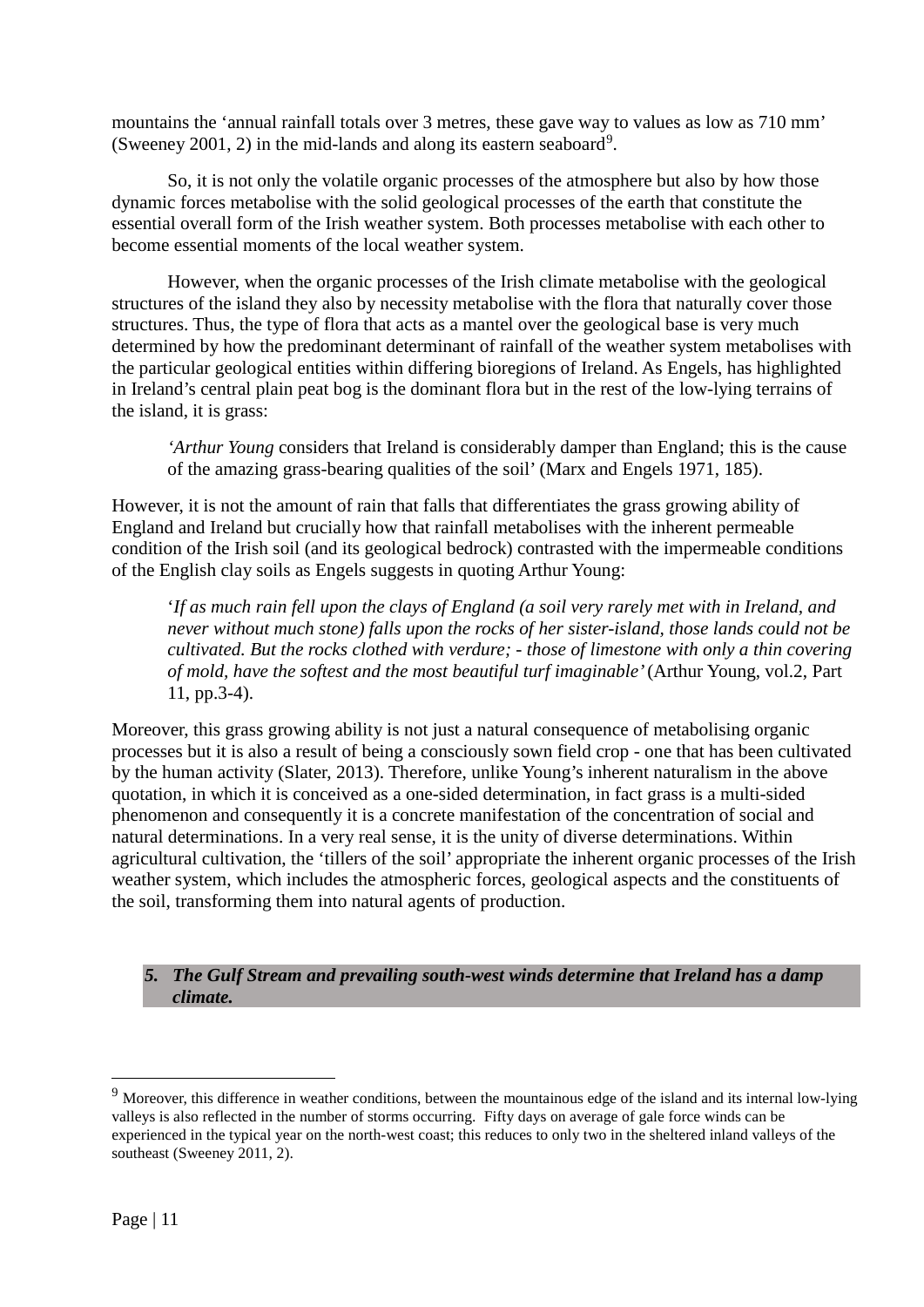- *6. This dampness is caused by incessant rain and which is itself determined by constantly moving rain clouds.*
- *7. Accordingly, the amount of rain that falls is very much determined by how those rain clouds interact with the topographical structures.*
- *8. What determines the weather system is the interconnections that occur between that system and the diverse topographical processes,*
- *9. When the Irish climatic process metabolise with the geological structures they necessarily metabolise with the organic flora that naturally cover those structures.*
- *10. Flora like grass is not exclusively determined by the weather system and the other organic forces of fertility but by how it is a sown crop – sown by society.*

# **Marx on how the organic processes of climate become natural agents of production**

In Marx's discussion of 'Differential Rent 1' in vol.3 of Capital, he begins his discussion of soil fertility by noting that with regard to the soil itself it is the chemical constituents that appear to be the dominant determinant in the formation of natural fertility. Yet this innate 'causation' only comes into being when the climate conditions are suspended:

'Apart from climatic and similar aspects, differences in natural fertility are differences in the chemical compositions of the soil, i.e. variations in the amount of nutrient elements for plants it contains' (Marx 1981, 790)<sup>[10](#page-12-0)</sup>.

The implication of setting the 'climatic factors' aside is that they must have a significant impact on soil fertility as well as its chemical composition. Moreover, what is also important to highlight is that the climatic relationship to the soil is an external one, where the climate has a direct 'impacting' relationship on the soil and not just providing an environmental backdrop to the inner mechanics of the soil<sup>[11](#page-12-1)</sup>. The sun as an essential moment of the climate process has such an external relationship to the plants of the soil:

<span id="page-12-0"></span> $10$ Marx quotes Kirchhoff making the same point:

<sup>&#</sup>x27;..... since fertility does not just depend on the quality of the soil, but also on the year's weather...' (Marx, quoting Kirchhoff, vol.2.325).

<span id="page-12-1"></span><sup>11&#</sup>x27;A being which does not have its nature outside itself is not a *natural* being, and plays no part in the system of nature. A being which has no object outside itself is not an objective thing. A being which is not itself an objective for some third being has no being for its object, i.e., it is not objectively related. Its' being is not objective' (Marx, The Economic and Philosophical Manuscripts of 1844, pp.180-183).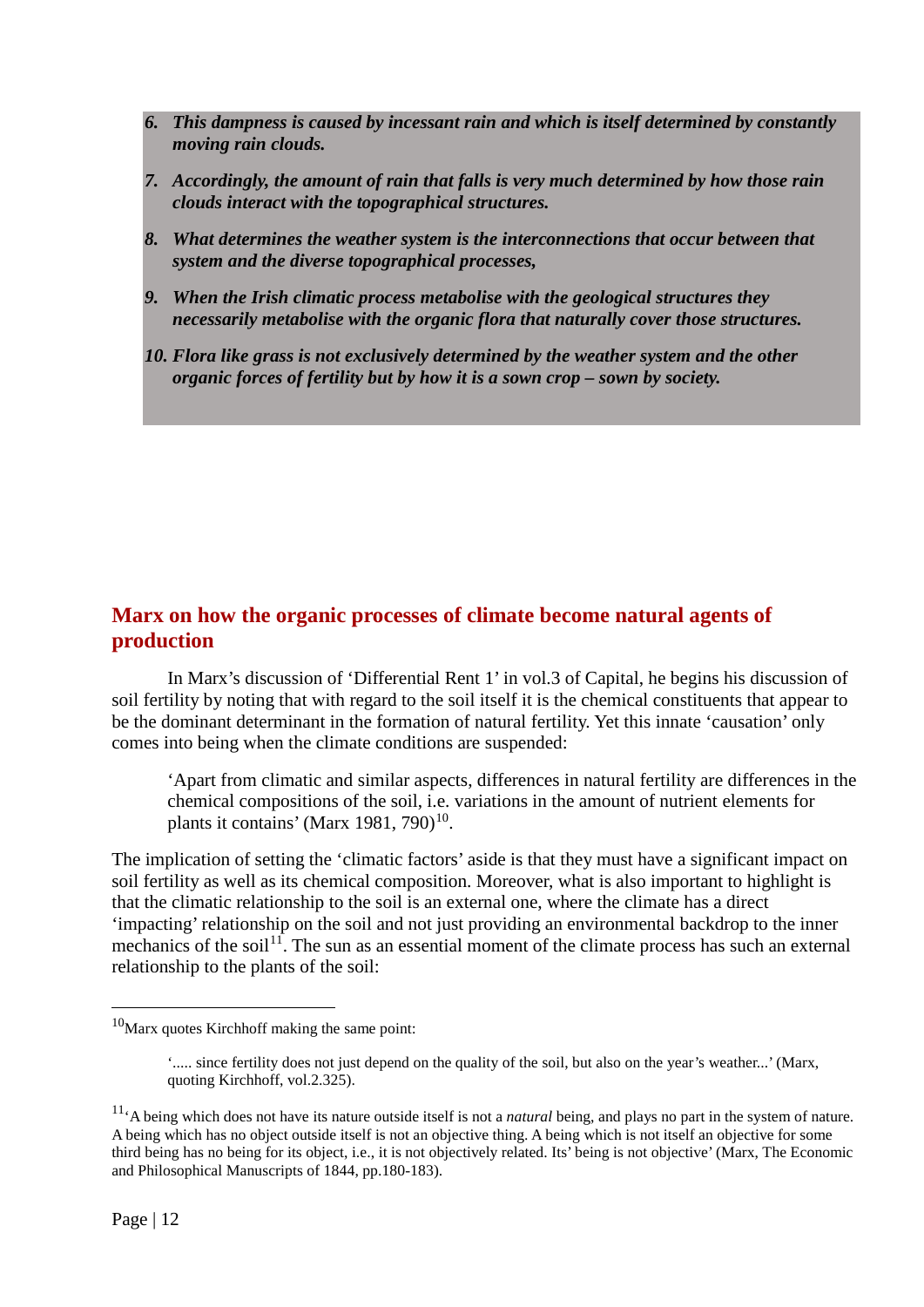'The sun is the *object* of the plant – an indispensable object to it, confirming its life – awaking ...just as the plant is an object of the sun, being an *expression* of the life-awakening power of the sun, of the sun's *objective* essential power' (Marx, The Economic and Philosophical Manuscripts of 1844, pp.180-182).

Therefore, this particular 'indispensable' aspect of the climate – the sun – has the essential function in Nature as the 'essential power' that is 'life-awaking'. The soil is not soil, or at least fertile soil, without its indispensable relationship to the immediate weather system, as this later process provides the motive power for vegetative growth in the soil. Therefore, the functioning soil – functioning to be fertile – is not determined exclusively by the internal constituents of the soil but by its intricate and diverse relationships between those constituents and the mediating weather system. Accordingly, the soil and its inherent essential processes form with the local weather system an organic totality of metabolising processes. The wholeness of the soil's organic totality is not exclusively retained within the physical contours of its thing-like appearance – *terra firma* – but by its interpenetrating relationships with a constantly changing matrix of metabolising processes, some within the soil and others without. This particular dialectical insight challenges the ability of our sense perception to uncover the workings of concrete reality since we tend to perceive that reality as being made up of isolated and self-contained entities – a reified world – while in fact according to Engels, it is essentially dialectical.

Marx in his discussion of Russian agriculture reiterated the beneficial aspect of weather system on nature, in this case of crop harvests and as we cultivate the soil, we simultaneously appropriate the forces of the climate that affects the soil:

'Good harvests [which favourable weather conditions sometimes draw from the land] are matched by periods of famine' (Marx in his draft letter to Vera Zasulich quoted by Shanin ? p.115).

Here, the weather conditions are conceptualised in such way that they are not about providing a mere atmospheric layer for plant growth but they are conceptualised by Marx to be a forceful catalyst in crop production as they 'draw' the harvest 'from the land'[12.](#page-13-0) However, it is not just 'favourable weather conditions' alone that 'fortuitously induce' good harvests from the soil, we also have to include society's attempt to improve the soil as Marx indicates in the following:

'A general increase in the fertility of the land resulting from improvements presupposes these conditions, as against the fertility fortuitously induced by a favourable season' (Marx to Engels -7<sup>th</sup> Jan. 1852, Collected Works, Letters, vol. 38:261).

Therefore, Marx appears to be unfolding a conceptual perspective in which natural factors such as climate metabolise with society's attempt to cultivate the soil in order to produce organic products for society's use. And in doing so the natural conditions become agents of production as Marx states in the following with regard to natural conditions pertaining to the motive forces of flowing water in a water-fall but the same holds true for climatic conditions (remembering that flowing water is somewhere and sometime a consequence of rain clouds):

<span id="page-13-0"></span><sup>&</sup>lt;sup>12</sup>However, the possible existence of famine conditions also suggests that these weather conditions can have a detrimental effect on the harvest. If we exclude the possibility of the famine conditions caused by human strife, we appear to have a determination of a devastating collapse of a harvest due to natural conditions – a diseased crop such as occurred during either the Great Irish Famine or adverse weather conditions causing dearth. Either way natural, conditions, including climate, play a critical role in crop production.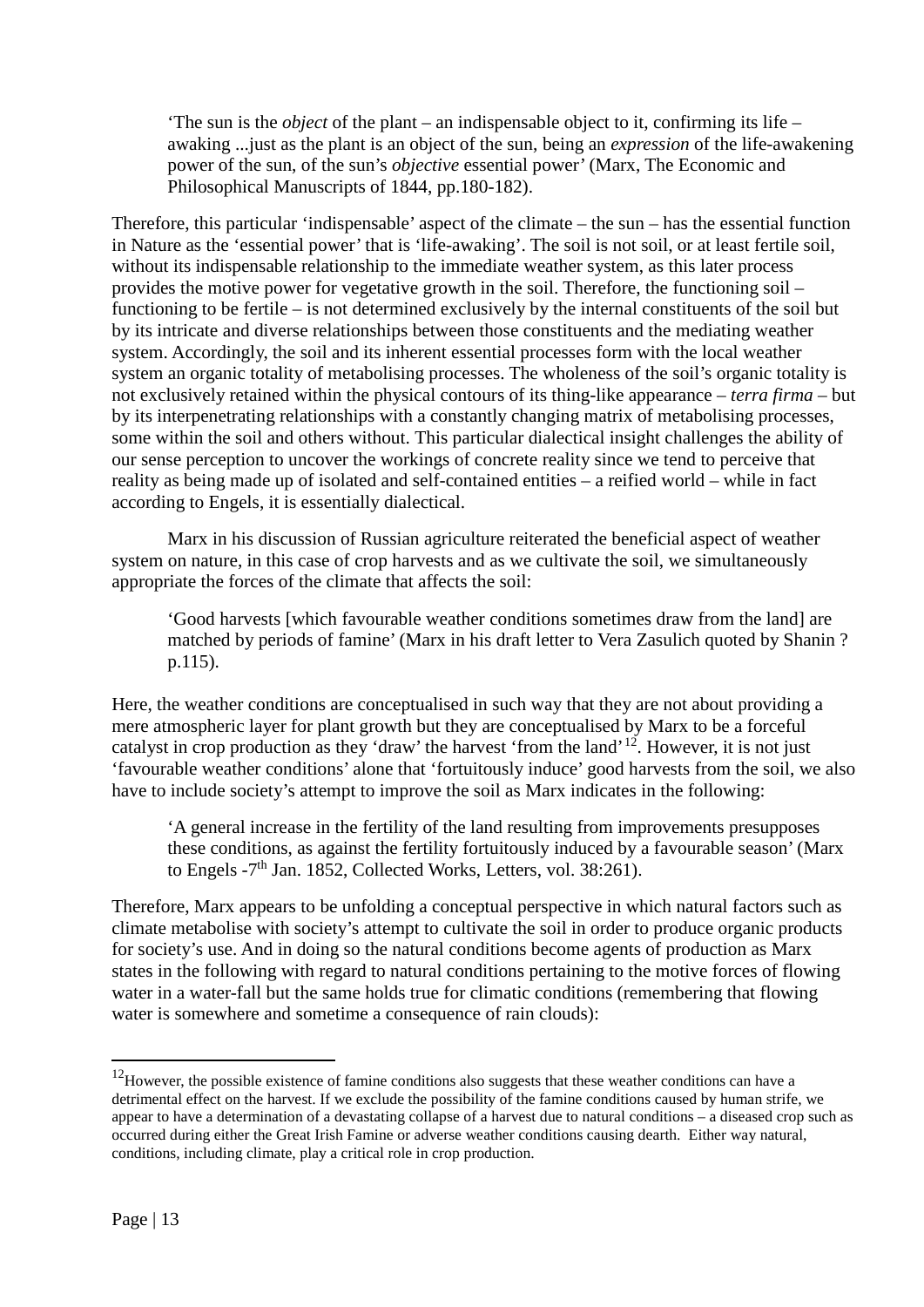'In the first instance, to a natural force, the motive force of water-power which is provided by nature itself and is not a product of labour... It is a natural agent of production, and no labour goes into creating it. But this is not all. [....] . It (the increased productivity of labour) arises from the greater natural productivity of a labour linked with the use of a natural force, but a natural force that is not available to all capital in the same sphere of production, as is for example the elasticity of steam; its use therefore does not automatically occur as soon as capital is invested in this sphere' (Marx 1981,782). (Emphasis added)

Therefore, the motive force of nature does play a role in the production process as it functions as a natural agent of production. The 'increased productivity of labour' is determined by the presence of natural processes that operate within the immediate locality of the production process. Those motive forces of nature when they physically enter the production process metabolise with the labour power of the producer, thus making that labour power more productive. The 'harnessing' of the weather as a natural agent of production is a necessary aspect of agricultural production – past, present and the future. Even in the developed economies of the temperate climatic zone, the growing period of field crops is very much restricted by the seasons and ever-changing fortunes of the weather within those seasons:

'In our temperate climates, the land brings forth grain once a year. The shortening or lengthening of the production period (an average of nine months for winter sowing) is itself dependent on the alteration of good and bad years, and hence cannot be precisely determined in advance and controlled, as in industry proper' (Marx 1978, 318) (emphasis added).

Marx's final comment highlights an important conceptual trend in his attempt to understand the specific structure of agricultural production and that in contrast to the 'workings' of the industrial labour process, the agricultural production process is dependent on the vicissitudes of the local weather system. In this constant attempt to bring 'a natural force under the control of society, of economising, of appropriating or subduing it' society according to Marx will never 'master' the organic processes of nature as it has done in the inorganic processes of the industrial labour processes $^{13}$ :

'[....] capitalist production has not yet succeeded, and never will succeed in mastering these processes [i.e. organic processes] in the same way as it has mastered purely mechanical or inorganic chemical processes' (Marx [1861-1863] 1976 82; 1809 – quoted from Roth 'Marx on technical change' 2010, p.1243).

What Marx and Engels appear to be conceptually unfolding is that nature and its complex range of diverse processes can never be totally mastered by society, they can only be appropriated and thus given a social form that enhance their productive capabilities for agricultural cultivation. Climatic factors and the essential processes that determine those factors are similarly utilised by the way they are integrated into society's processes of cultivation.

Nevertheless, these forces of nature when they are appropriated into a labour process can also be enhanced and thereby making labour even more productive as Marx suggests with regard to a waterfall:

<span id="page-14-0"></span><sup>&</sup>lt;sup>13</sup> Marx states that: Agriculture forms a mode of production sui generis, because the organic process is involved in addition to the mechanical and chemical process, and the natural reproduction process is merely controlled and guided….(Marx, 1973, p.726).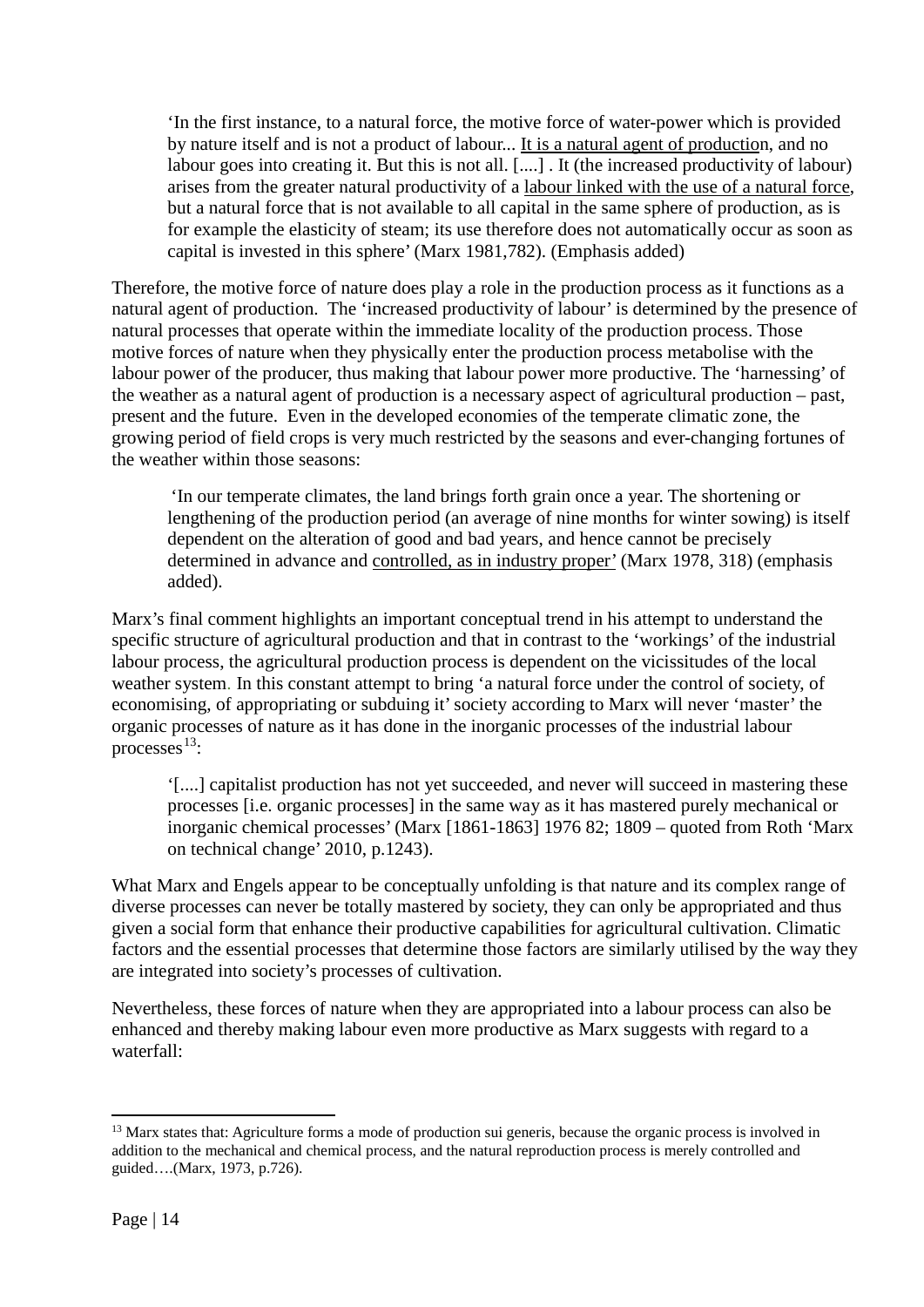A waterfall can be artificially channelled to make its motive powerfully usable; a waterwheel can be improved in order to use as much of this water-power as possible where the ordinary type of wheel is not suited to the supply of water, turbines can be used etc., (Marx, 1981,784).

With regard to enhancing the weather process within cultivation, it is not concerned with changing the internal dynamics of that atmospheric climatic processes but changing with what they impact upon, that is the topographical aspects that it metabolises with and doing so changing the entire workings of the organic totality of cultivation. If the predominant determinant of local weather system is rain – excessive rain, the cultivators could harness this rain and simultaneously reduce its excessiveness by developing soil drainage systems.

Therefore, it should be stressed that the crucial difference between the inorganic industrial production process and the organic agricultural production process is the determining presence of climate as dominant natural agent of production within agriculture. An excellent example of this natural determination within the cultivation process of agriculture is Marx's commentary on Russia's adverse winter climatic conditions compressing agricultural production into a very short growing season:

'Thus, the more unfavourable the climate, the more the agricultural working period, and hence the outlay of capital and labour, is compressed into a short interval, as for example Russia. 'In some of the northern districts, field labour is only possible during from 130 to 150 days in the course of the year....' (Marx 1978,  $318$ )<sup>14</sup>.

Consequently, what we need to be aware of is that in appropriating the natural processes of a waterfall or climate in the cultivation process we must recognise the independently determined forces of those organic processes of nature. In the following, Marx recognises the independent powers of Nature embedded in the earth and how they combine with the 'powers given by human industry':

…the earth is the reservoir, from whose bowels the use-values are to be torn. […] The soil has no 'indestructible' powers. [...] By 'original' powers of the land we understand here those, which it possesses independently of the action of human industry, although, on the other hand, the powers given to it by human industry, became just as much its (245) original powers as those given to it by the process of nature (246). (Theories of Surplus Value, part 2) (emphasis added).

In fact, since we cannot produce them in an industrial production process all we can do to them in agricultural production is to provide them with is a particular trajectory – a social form<sup>[15](#page-15-1)</sup>.

<span id="page-15-0"></span> $14$ Marx quoted the following: 'The number of working days for the three main working periods is assumed to be as follows in the different districts of Germany, with respect to the climatic and other conditions involved: the spring period from mid-March or the beginning of April up to middle of May, 50-60 days; the summer period from early June to late August, 65-80 days; the autumn period from early September or to the or the end of October or the middle of November, 55-75 days. As far as winter goes, there is simply the work suited to that period, such as haulage of fertilizer, wood, goods for the market, building materials, etc., F. Kirchhoff – (Marx 1978, 318).

<span id="page-15-1"></span><sup>&</sup>lt;sup>15</sup>Therefore, in the everyday activities of cultivation human confrontation with nature gives a form to nature's complex material processes, as the following indicates: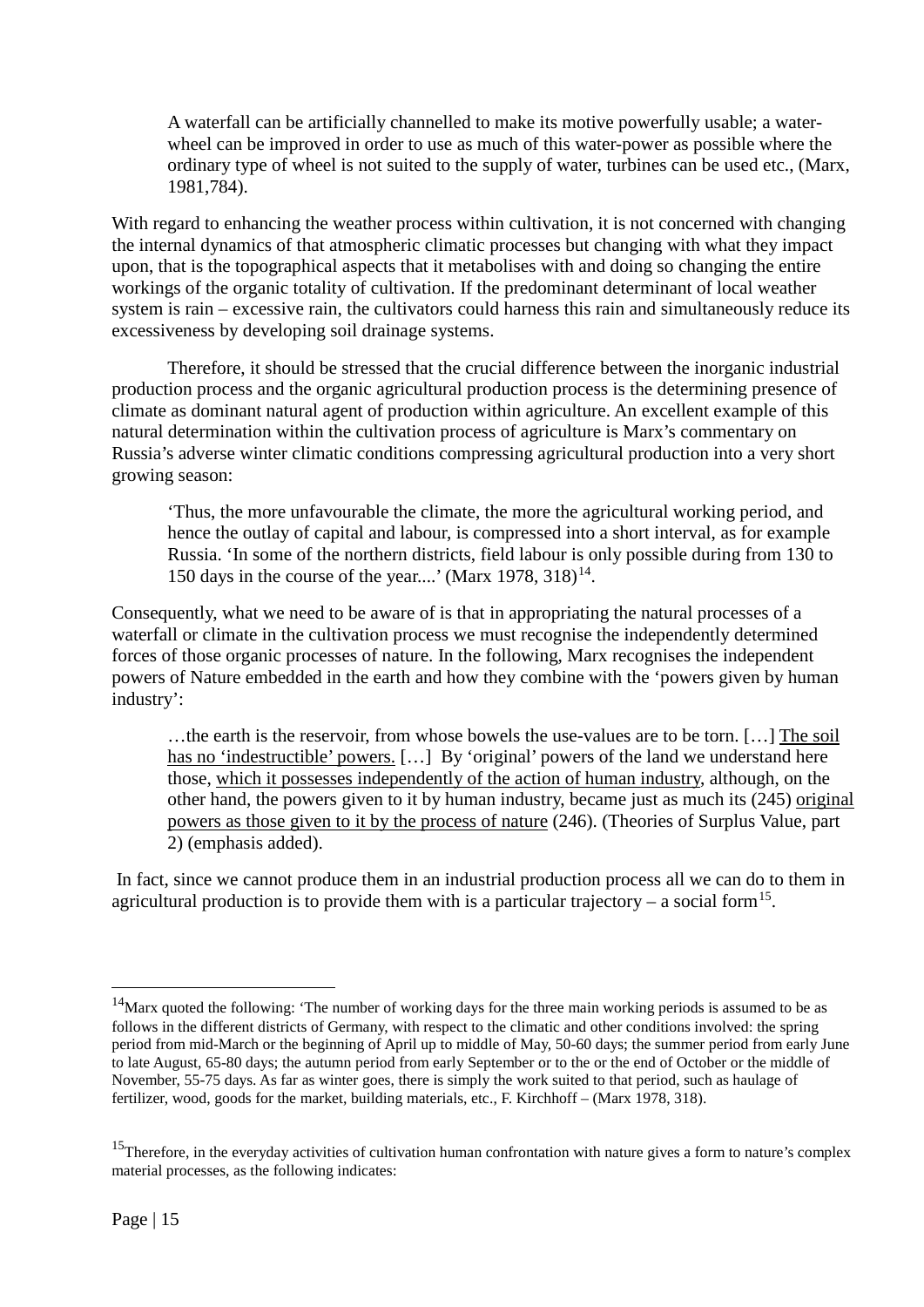- *11. Climate is an essential element of soil to such an extent that as we cultivate the soil we simultaneously appropriate the organic forces of the immediate climatic conditions.*
- *12. Climate is therefore an indispensable aspect of cultivation as it provides the 'lifeawakening' force of soil fertility - vegetative growth.*
- *13. By appropriating the organic forces of climate within the cultivation process, those natural forces become natural agents of the agricultural production process.*
- *14. Accordingly, since we cannot control the specific forces of climate, we can never master the organic forces involved in cultivation.*

*15. But we can enhance these climatic forces by manipulating what they impact upon.*

## **Engels on appropriating the Irish weather system as the essential natural agent of cultivation**

On a number of occasions throughout his chapter on Ireland, Engels highlights why he is investigating these natural conditions of Ireland, which includes its climate:

And indeed the climate only concerns us here insofar as it is important for agriculture (Marx and Engels 1971, 185).

This research problematic is not determined by the mere empirical presence of these entities within the same bioregion but by how they dialectically metabolise with each other as processes. Again, they form a complex relationship, which was characterised by how climate in general and the Irish weather system in particular was appropriated by Irish agricultural production processes in diverse ways. If this form of appropriation is done properly, the results can be spectacular as Engels quotes Wakefield:

*'The soil of Ireland is so fertile, and the climate so favourable, under a proper system of agriculture, it will produce not only a sufficiency of corn for its own use, but a superabundance which may be ready at all times to relieve England when she may stand in need of assistance'* (Wakefield vol. 2, p.61).

In the context of our analysis of climate, the 'proper system of agriculture' must relate to how that climate process is successfully integrated into the process of Irish cultivation. This involves both the content and the form of cultivation and how they respond to the diverse moments of the

And:

**.** 

The product of the process is a use-value, a piece of natural material adapted to human needs by means of a change in its form (Marx, 1976, 287) (emphasis added).

The two essential characteristics of the physical product of the labour are its form and substance in the labour process. The latter is provided by nature and the form by society and 'this humanistic form is temporary and accidental compared with natural substances' (Han 2010 :2)

Man not only effects a change of form in the materials of nature; he also realizes his own purpose in those materials' (Marx, 1976, 284) (emphasis added).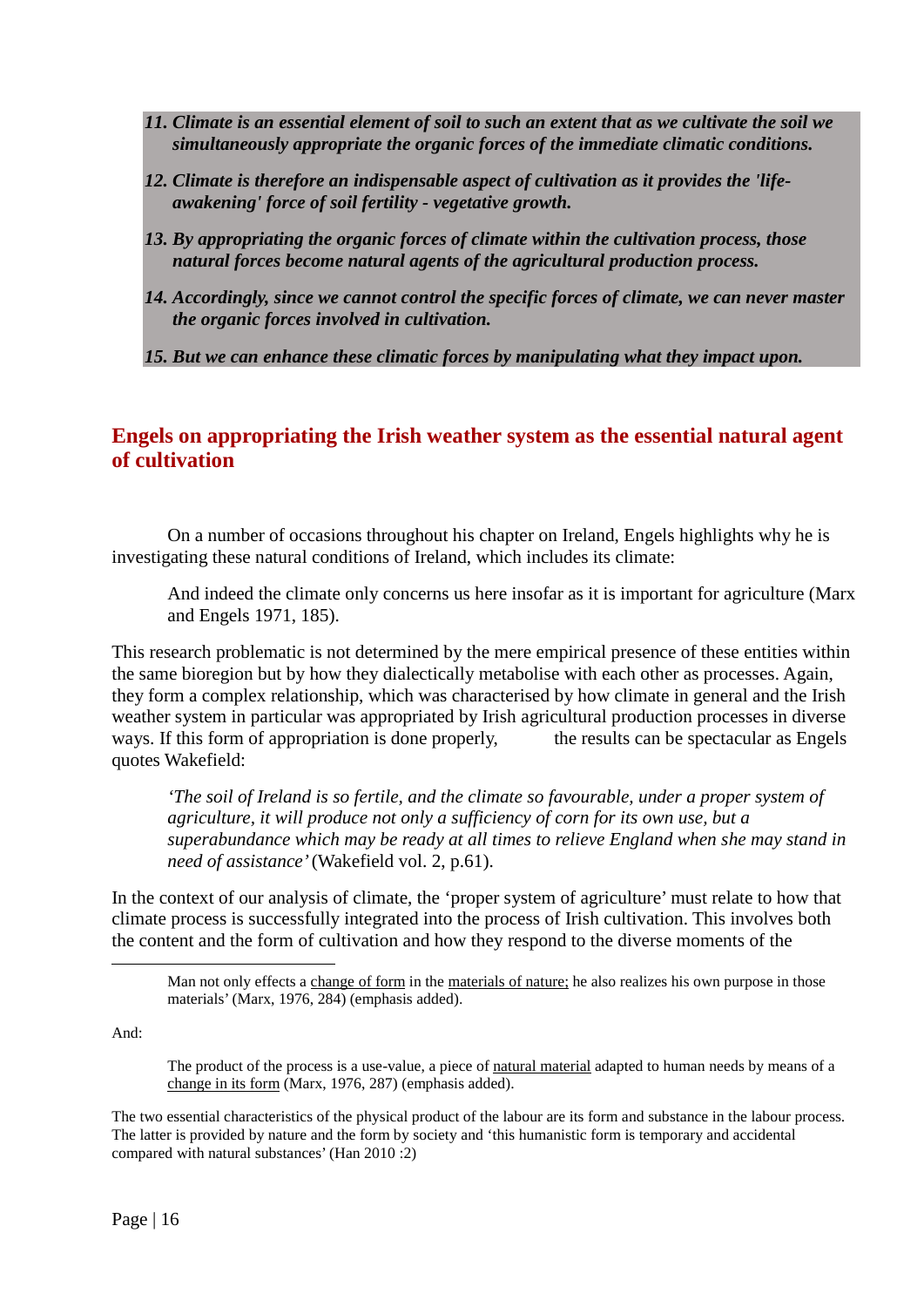localised climate process - the Irish weather system. As we have already uncovered the Irish weather according to Arthur Young 'is the cause of the amazing grass-bearing qualities of the soil' (Marx and Engels 1971, 185), but this is not sufficient in itself as it needs to 'metabolise' with the permeable structures of the soil and its limestone bedrock (Slater, 2017). Although this particular metabolic relationship appears to intensify the growth of grass, it does not hinder the growth of corn:

'..., *nowhere* does he (Wakefield) state that it (climate) provides a serious obstacle to the cultivation of corn. In fact, he finds, as we shall see, that the losses incurred during the wet harvest times are due to entirely different causes, and states so quite explicitly' (Marx and Engels 1971, 188) (my inclusion in brackets).

The inherent variability of Irish weather is not just determined by passing rain-carrying clouds but as we have pointed out how they metabolize with the diverse geological formations of the island. Due cognisance of these particular metabolising moments should be taken into account with regard to the contents of the crops grown within these bio-geological regions:

Of course these are the regions, in which because of proximity of mountains the rainfall is always greater, and which are less suited for wheat-growing – notably in the south and west. [....] Ireland's principal grain was and still is oats. [...] And in any case, oats can take a considerable amount of rain (Marx and Engels 1971, 189).

Although these damp conditions affect grain production it has not stopped grain being sown as 'Ireland has grown corn since ancient times' (Marx and Engels 1971, 188).[16](#page-17-0) Nevertheless, the particular type of grain grown is very much rain determined – oats:

Ireland's principal grain was and still is oats. In 1810, no less than 10 times as much oats as of other sorts of corn put together (Marx and Engels 1971, 189).

When the rain-dominated weather system metabolises with high mountains what is generally sustainable is oats and not wheat unless the rain determination on the grain crop is curbed if not eliminated by societal intervention strategies. One strategy adopted, which has already being highlighted by Engels, to minimise the dominant determinant of rain in the agricultural process is of course to plant more rain resistant crops, such as potatoes, rather than the other grain species e.g. wheat. Another strategy was to engage in the post-cultivation activity of extracting the dampness from the grain by drying it, as Engels quotes Wakefield in the following:

*Even in summer, salt, sugar, flour, etc., soak dampness out of the air, and corn must be kilndried,* (Wakefield, vol. 1: 172-81).

Apparently, kiln drying was 'a practice unknown in *some parts* of England (Engels 1971, 186). The most used strategy to overcome the threat from rain was to increase vigilance at harvest time, which Engels suggests by quoting Patterson:

*'If frequent summer and autumn showers make our hay and corn harvests risky, then vigilance and diligence would be just as successful in such exigencies as they are for the* 

<span id="page-17-0"></span><sup>&</sup>lt;sup>16</sup>Engels continued:

<sup>&#</sup>x27;After the English invasion, the cultivation of corn diminished because of continual battles…. If Ireland were not suited to the cultivation of corn, would it have been grown for over a thousand years?' (Marx and Engels 1971, 189).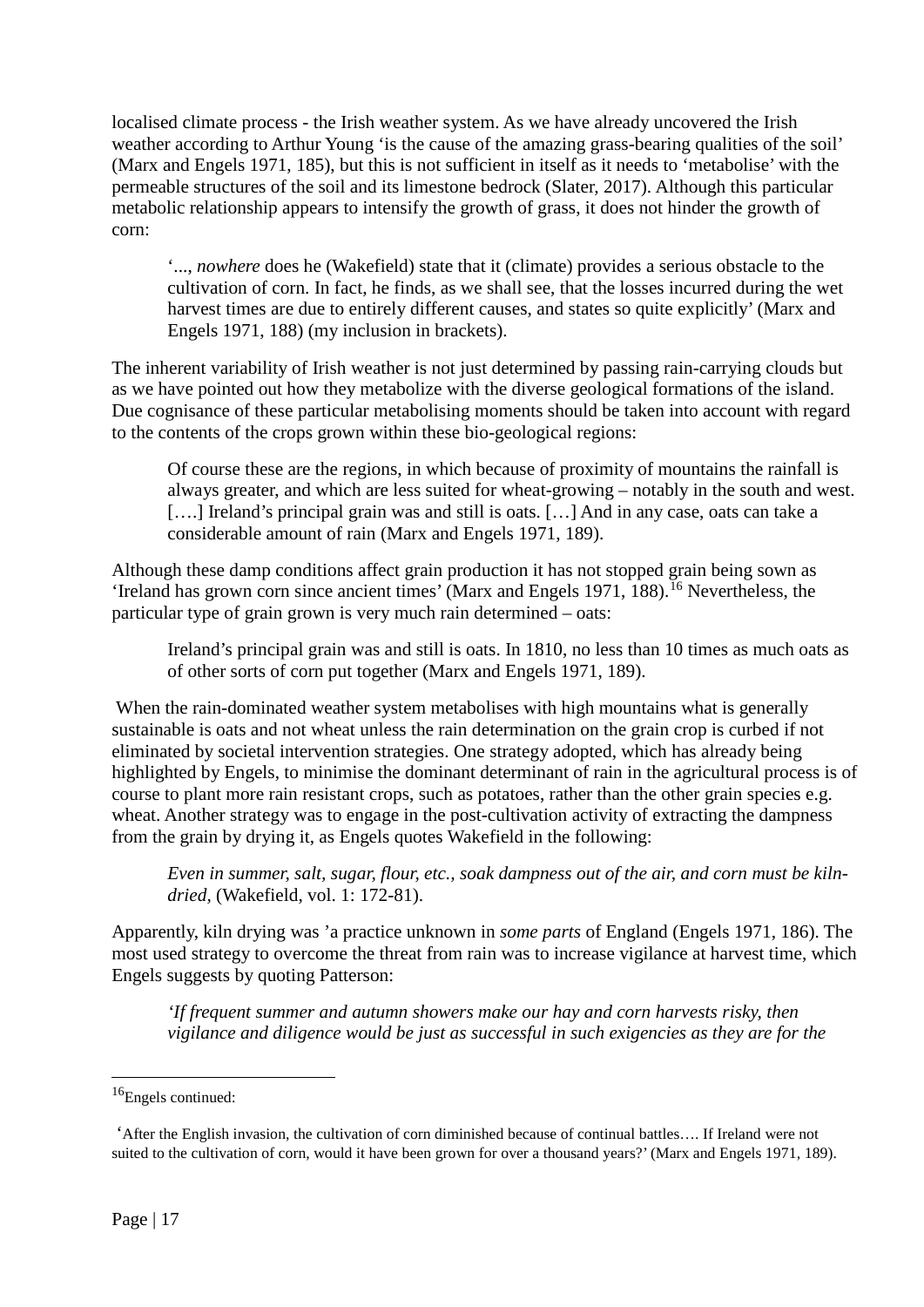*English in their 'catching' harvests, and improved cultivation would ensure that the seedcorn would aid the peasants' efforts'* (W. Patterson, An Essay on the climate of Ireland, Dublin, 1804:164).

However, the most effective way that the majority of the peasant cultivators in the Pre-famine period dealt with excessive rainfall was to engage with ridge cultivation using spade husbandry<sup>[17](#page-18-0)</sup>.

The crucial aspect of the productiveness of Irish crop production is how society was able to deal with the predominate determinant of the constant dampness of the Irish weather system. This is concerned with how the organic countertendencies of the indigenous geological processes can counteract the inherent dampness of the weather system and how these powerful organic forces are themselves augmented by the social forms of cultivation. Choosing the right crop for the particular climatic zone was a necessary requirement in this regard. However, on the other hand, climate in general and the weather in particular are never just given entities with unchanging characteristics, they, on the contrary, are fluid and dynamic processes with diverse forces that need to be appropriated in a production process as natural agents of production. But, this necessary appropriation is not always successful, in certain seasons the weather can actually damage the crop output.

The form of cultivation adopted to productively cope with the vicissitudes of the local weather system was not discussed in detail by Engels in this chapter. However, what was discussed was how the British colonialists and some of their ideological prize-fighters claimed that the majority of the Irish peasantry should be removed from the land to make way for livestock production as determined by the propensity of the damp climate to produce grass pasture:

From Mela to Goldwin Smith<sup>[18](#page-18-1)</sup> and up to the present day, how often has this assertion been repeated – since 1846, especially by a noisy chorus of Irish landowners – that Ireland is condemned by her climate to provide not Irishmen with bread but English men with meat and butter, and that the destiny of the Irish people is, therefore, to be brought over the ocean to make room in Ireland for cows and sheep! (Marx and Engels 1971, 185) (emphasis added).

The reason why this was proposed was the existence, in the context of Ireland (and Britain in comparison to France), of a comparative advantage for grass pasture rather than tillage cultivation as determined by its distinctive wet climate:

Compared with England, Ireland is more suited to cattle rearing on the whole; but if England is compared with France, she too is more suited to cattle-rearing (Marx and Engels 1971, 190).

The problem with the comparative advantage framework is that of overemphasising how one particular climatically determined crop has an organic advantage over other sown crops between regions or countries as determined by differing climatic conditions. In doing so however, it fails to

<span id="page-18-0"></span> $17$ Not only is the seedbed raised above the water table, but the trench serves as a drainage channel.... The ridges allow the soil to be warmed from the sides as well as the top and they were, moreover sloped to catch the maximum sun (Evans 1992, 40).

<span id="page-18-1"></span><sup>18</sup>Engels stated the following in footnote: Goldwin Smith, *Irish History and Irish Character*, Oxford and London, 1861. – What is more than amazing in this work, which, under the mask of "objectivity", justifies English policy in Ireland, the ignorance of the professor of history, or the hypocrisy of the liberal bourgeois? We shall touch on both again later.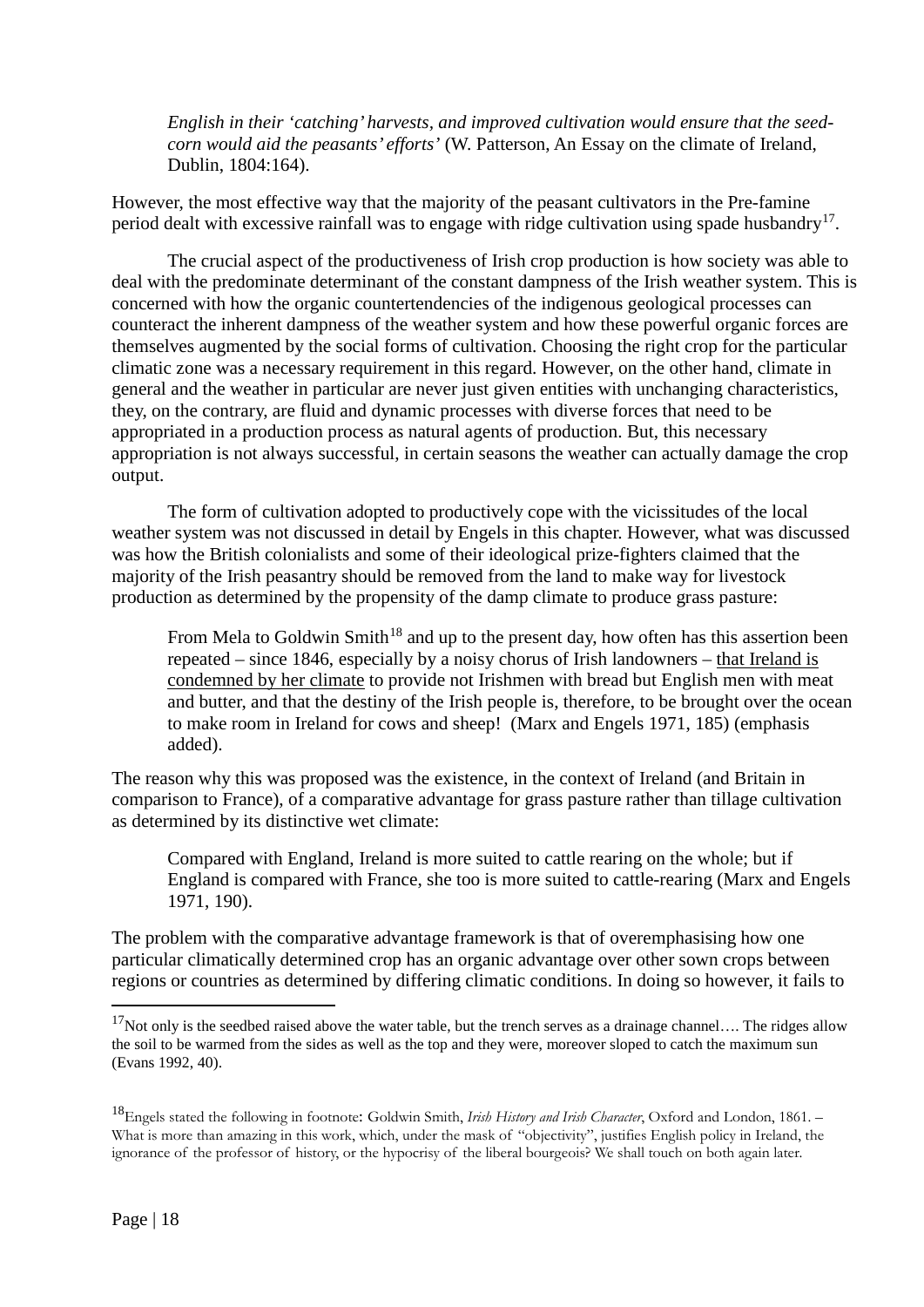recognise how within specific regions there are always coexisting microclimates that can counter the generalized dominant crop condition as proposed by the comparative advantage framework. Engels suggests this critical point in the following:

If one looks at the matter impartially and without being misled by the cries of the interested parties, ........, one finds that Ireland like all other places, has some parts which because of the soil and climate are more suited to cattle-rearing, and others to tillage, and still others – the vast majority – which are suited for both (Marx and Engels 1971, 190).

This type of over-generalising assertion, endemic in the comparative advantage framework, is very much a one-sided form of conceptualisation as it emphasises one determinate from a diverse array of many that determine the organic totality of cultivation. Accordingly, it leads to not only bad science (both natural and economic) but also it fails to take into account the practical necessity known to all 'tillers of the soil' that cropping has to include rotation systems in order to break the disease cycle associated with certain crops. Thus, 'non-advantaged' crops have to be sown as much as 'advantaged' crops if cultivation is to continue. However, in order to cultivate tillage crops including grass it was necessary to clear the native and natural vegetation, usually primeval forestry, so that cultivated crops could be planted. In doing so, society created the potential to change certain aspects of the local weather system.

- 16. *The appropriation of the Irish weather system as a natural agent of production has to include its ability to metabolise with topographical moments,*
- 17. *The effect of dominant determinant of incessant rain was dampness can itself be determined by these topographical moments. High mountains intensify rainfall, while the sieve-like limestone absorbs it and the hallow lakes of the midlands retain it within their peat bogs.*
- 18. *The diverse moments of the Irish weather system consist of not only of the atmospheric forces that circle the earth and the island's geological structures but also the vegetative land cover that naturally overlays those physical structures.*
- 19. *The 'apparent' naturalism' of the Irish weather system and its determination of particular vegetative growth can not only be appropriated but also enhanced in the process of cultivation.*

### **Climate change as determined by changing the vegetative land cover system**

Engels in the following succinctly summaries the extent of humanity's' impact on the diverse aspects of the earth:

There is devilishly little left of "nature" … The earth's surface, climate, vegetation, fauna, and human beings themselves have in definitely changed, and all this owing to human activity, (Engels 1986, 231)

This ability of human society to transform life on earth and the physical aspects of that earth itself is not just confined to the past but as Marx suggests 'climate and flora change in *historical* times'. (Marx to Engels,  $25<sup>th</sup>$  March, 1868, CW 42, 1987:558). Nature has been and continues to be changed by society and consequently in doing so creating new 'organic' conditions of existence for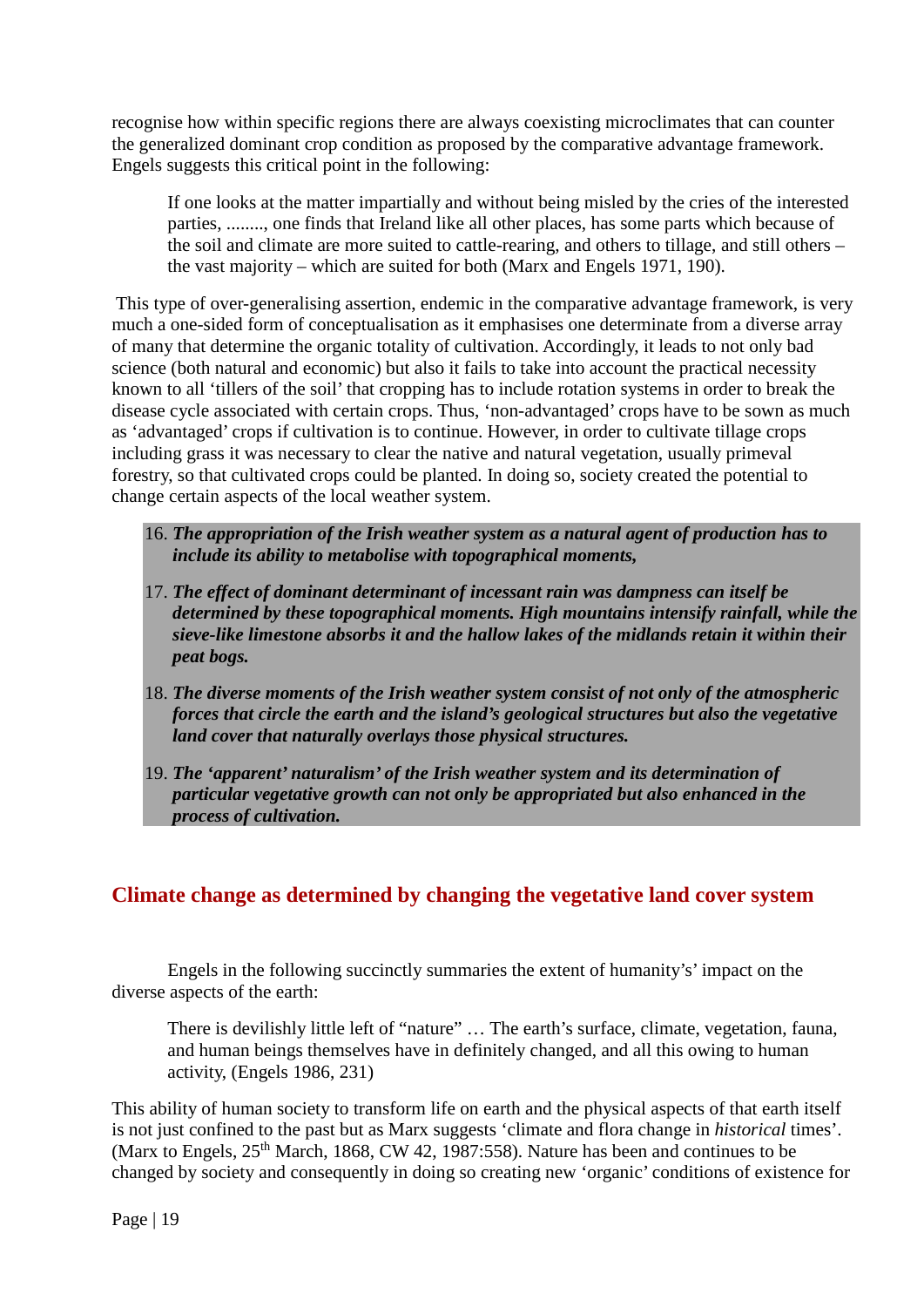humanity and all other life forms that exist on earth. In addition, the transformation of the earth's 'climate and flora' is not a coincidence but they form 'an endless maze of relations and interactions' (Engels anti-duhring:) not only between themselves but also with human society as society appropriates them in the process of cultivation. Much of this societal induced change is not only spatially extensive but also inherently destructive:

'Man destroys it [vegetation of a locality] in order to sow field crops on the soil thus released, or to plant trees or vines which he knows will yield many times the amount sown. He transfers useful plants and domestic animals from one country to another and thus changes the flora, fauna of whole continents.' (Engels 1986, 178).

Thus, all of nature until the end of life on earth is changed, by the hand of society even the climatic conditions are altered:

'Man alone has succeeded in impressing his stamp on nature, not only by so altering the aspect and climate of his dwelling-place, and even the plants and animals themselves, that the consequences of his activity can disappear only with the general extinction of the terrestrial globe' (Engels 1986, 34) (emphasis added).

This destructive transformation of organic nature is done because humanity needs the diverse forces of nature to reproduce itself physically. In essence, societies down through the ages were not just passively adapting to the organic productiveness of nature but were in fact always attempting to harness its diverse motive forces as a way of enhancing its cultivation capabilities. Consequently, the form in which the climatic factors impacts on the soil and its plant life is fundamentally changed by society, when for example, society replaces the original and the organic forms of vegetation of a locality with a social form of field crops. In short, a natural ecosystem of biodiversity is displaced by a socially determined agroecosystem of monocrops, which often in its wake causes climate change at a micro level. A good example of such a microclimate change is when a forest is cut down and thus the effect of climate on the earth's surface can be profound. If the dominant determinant of the weather system is extensive sunshine with its intense heat, eliminating the tree canopy and its shading qualities, which traps moisture beneath, could cause the top soil to dry up and blow away in a process of desertification. In turn, this would establish new structural moments in the local weather system. Engels identifies some historical examples of ecological catastrophes, as determined by climate change, in the following:

The people, who, in Mesopotamia, Greece, Asia Minor and elsewhere, destroyed the forests to obtain cultivable land, never dreamed that by removing along with the forests the collecting centres and reservoirs of moisture they were laying the basis for the present state of those countries. (Engels 1986, 180).

In removing the tree cover, they removed critical moments of the local climate system associated with the 'reservoirs of moisture' and thereby changed the ecological bases of those bioregions. In discussing Fraas' book, Marx reiterates the same point but also suggests how to deal with these disastrous climatic consequences of deforestation in a socialist context by consciously controlling it:

He (Fraas) claims that the cultivation – depending on its degree – the moisture' so beloved by the peasants gets lost (hence also the plants migrate from south to north), and finally devastating through deforestation, etc. …The conclusion is that cultivation – when it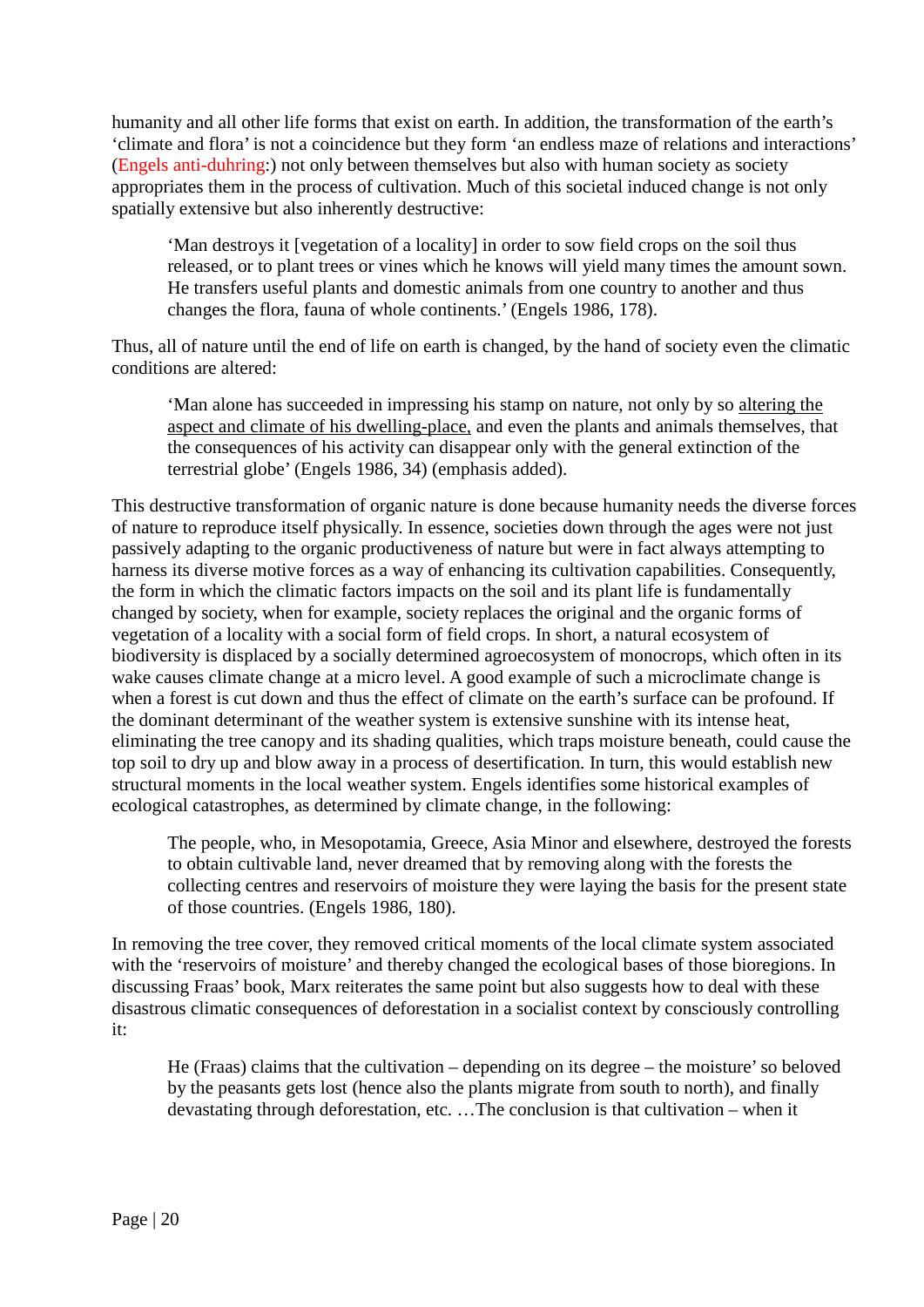proceeds in natural growth and is not *consciously controlled* [19](#page-21-0)(as a bourgeois he naturally does not reach this point) – leaves deserts behind it, Persia, Mesopotamia, etc., Greece. (Marx to Engels, 25, March, 1868, MECW, vol. 42, 557).

Consequently, when deforestation takes place and cultivation 'proceeds in natural growth' – without due consideration for its ecological consequences this can lead to the process of desertification. What appears to be critical in the forest functioning as a land-cover is that its canopy apparently creates the essential condition for an internal microclimate to emerge in which moisture is retained under the canopy.

However, the consequence of such disastrous vegetative change in the land cover terms is not just the 'desertification' of plant life but also the 'desertification' of the weather system itself, where in the above historical examples, the removal of the forest's vegetation also got rid of the 'reservoirs of moisture' and thereby causing the drying up of the climate of these regions. This acted as a further catalyst to the overall process of desertification. Historically, society has changed the climate of the earth – the localised weather system – by changing the vegetative land cover. Often, within in this matrix of metabolising processes, societies have used grazing animals, and their natural propensity to graze low-lying vegetation, to change the vegetative land cover of a chosen location, as Engels continues:

We have seen how goats have prevented the regeneration of forests in Greece<sup>[20](#page-21-1)</sup>; on the island of St. Helena goats and pigs brought in by the first arrivals have succeeded in exterminating its old vegetation almost completely, and so have prepared the ground for the spreading of plants brought by later sailors and colonists (Engels 1986, 178).

Engels also highlights how humans change not only the immediate environment through cultivation but that changed environment can subsequently change human society:

Animals, as has already been pointed out, change the environment by their activities in the same way, even if not to the same extent, as man does, and these changes, as we have seen, in turn react upon and change those who have made them (Engels 1986, 178) (emphasis added).

Thus, changing the climate as determined by deforestation changes in turn not only the immediate environmental conditions but also these transformed ecological conditions impact back on how society is physically able to sustain itself. In this changed environmental context, the local inhabitants may have to transform themselves from being, for example, forest dwellers into being desert nomads. The essential point to be stressed here is that when the induced changes in the environment impact back on the 'inducers' and it – this ecological transformation – crucially changes them as well. According to Engels, it is necessary to highlight this dialectical relationship in order to avoid falling into naturalism:

The naturalistic conception of history, … as if nature exclusively reacts on man, and natural conditions everywhere exclusively determined his historical development, is therefore onesided and forgets that man also reacts on nature, changing it and creating new conditions of existence for himself (Engels 1986, 231) (emphasis added).

<span id="page-21-1"></span><span id="page-21-0"></span><sup>&</sup>lt;sup>19</sup>It appears that Marx is referring to socialist planning where there will be scientific understanding of the remote consequences of such destructive ecological activity and attempt to avoid it, yet still engage in cultivation. <sup>20</sup>Engels stated that: 'the goats in Greece that eat away the young bushes before they grow to maturity, have eaten bare all the mountains of the country'. (Engels 1886, 175)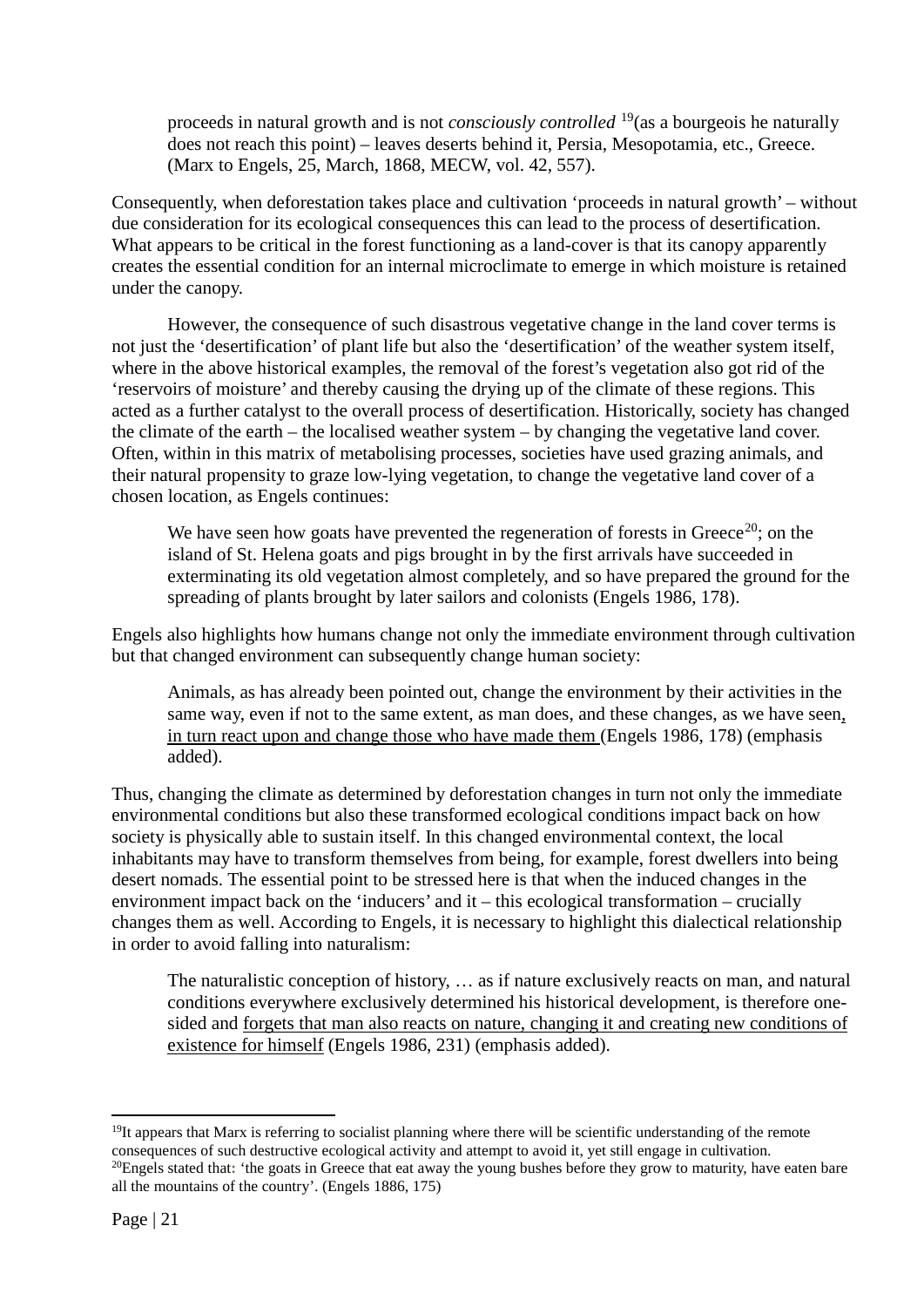However, if on the other hand, the dominant organic process of the localised weather system is heavy rainfall, cutting down the forest and removing the tree canopy can give rise to severe soil erosion leading to, in extreme circumstances, the washing away of the top soil as Marx suggests in the following:

What cares the Spanish planters of Cuba, who burnt down the forests on the slopes of the mountains and obtained from the ashes sufficient fertiliser for one generation of very profitable coffee trees – what cared they that the heavy tropical rainfall afterwards washed away the unprotected upper stratum of the soil, leaving behind bare rock! (Marx and Engels, CW, vol.25, 463).

The immediate consequence of this particular act of deforestation, was the growth of 'highly profitable coffee trees' but the remote and unintended consequences were those associated with the process of desertification, which were apparently not foreseen by these Spanish 'tillers of the soil' and therefore 'not consciously controlled'. They sought the 'most tangible result' of badly needed and locally sourced fertilizer for their coffee plantations. The remote consequences were caused by the continuing presence of the 'tropical rainfall' metabolising with a changing form of vegetative land cover. Thus, the initial burning of the trees and the subsequent removal of the protective tree canopy meant that the tropical rainfall was now metabolising with weaker forms of vegetative land cover, which eventually failed to protect the soil from being washed away by the seasonal tropical rains. These latter events as remote consequences were determined by the continuing metabolising of the remaining organic processes that were slowly changing. Finally reaching a point (currently known as a tipping point) when a number of aspects and conditions of existence of the original metabolising processes were eliminated – the vegetative land cover and the soil that originally supported that land cover. The difference therefore between the immediate and the remote consequences is that the initial intervention was that of the removal of the phenomenal form of the tree canopy – the immediate consequence – was simultaneously a thwarting of the 'abstract' metabolising processes, that eventually over time led to the remote consequences, associated with desertification. Therefore, that same action of wrenching of a concrete object<sup>[21](#page-22-0)</sup> from its immediate environment also eliminated that physical moment from its functional role it performed within the matrix of metabolising organic processes. In removing this relational interconnection, in which that original canopy was functioning as an essential moment in the reproduction of that local Cuban weather system, the metabolising operations of the organic processes of this system became so completely transformed, that the remaining organic processes could not re-establish the forestry nor its canopy, even when left to its own organic devices.

Despite the fact that Ireland does not have any deserts, it still has undergone a process of desertification with the occurrence of blanket bog. In the mountainous regions of Ireland, the economically determined deforestation led to the leaching out of essential nutrients from the soil and consequently allowed blanket bog to emerge in place of the original woodland<sup>[22](#page-22-1)</sup> as Engels suggests in the following:

**.** 

<span id="page-22-0"></span> $^{21}$ Ilyenkov argued that Marx perceived any individual entity as essentially a moment within a process: 'That means that any individual object, thing, phenomenon, or fact is given a certain concrete form of its existence by the concrete process in the movement of which it happens to be involved;….'(Ilyenkov 1982, 118)

<span id="page-22-1"></span> $^{22}$ Rain that falls on a protective tree canopy and their necessary dialectical relationships (interconnections) are able to maintain the integrity of the soil beneath, which in turn sustains the forest growth and its canopy. In removing the forest trees and their essential land-cover function, society drastically realigns the metabolising matrix of the organic interconnecting processes within the Irish weather system.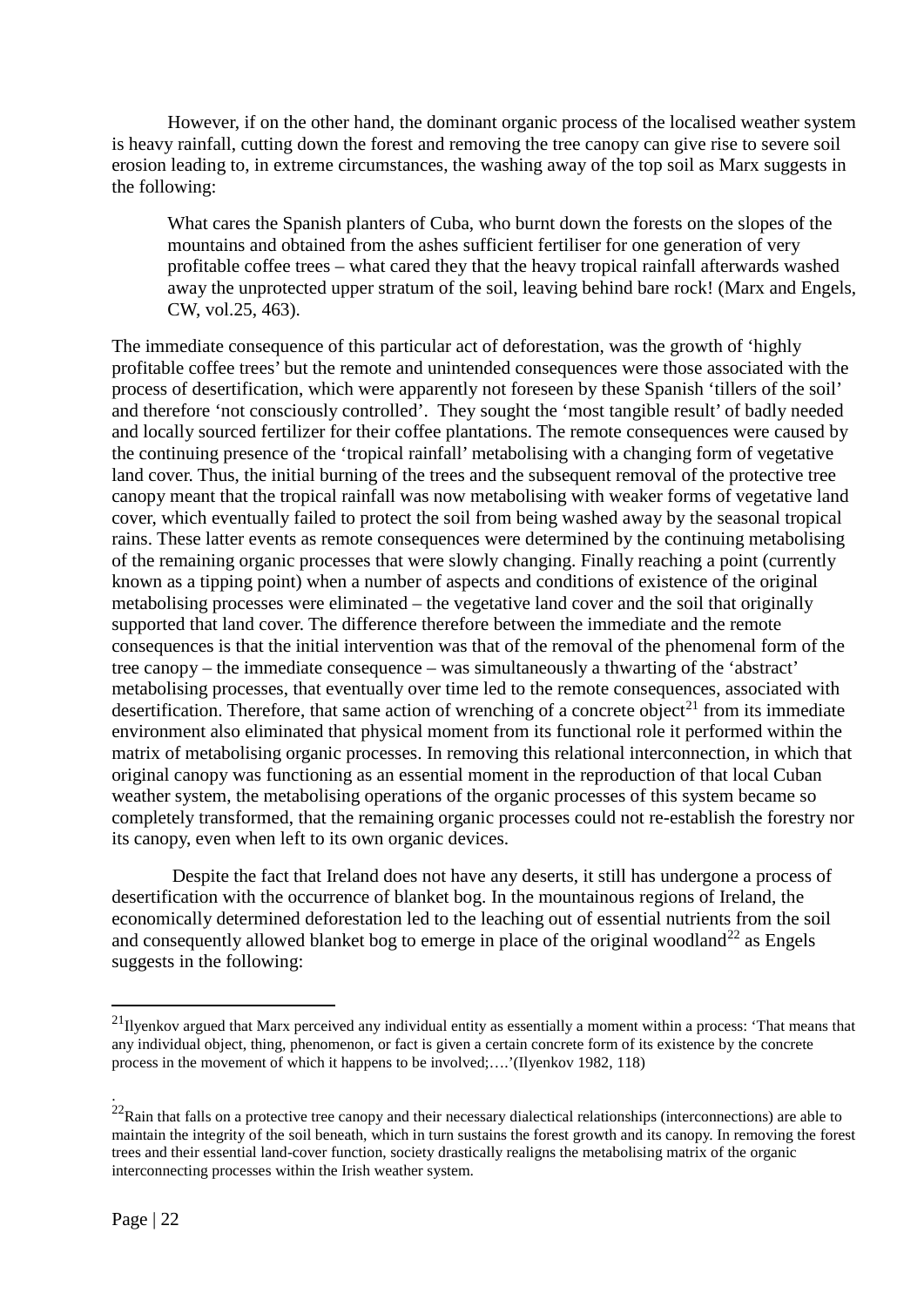Besides these low-lying peat bogs, there are 1,254,000 acres of mountain moor. These are the result of deforestation in a damp climate and are one of the peculiar beauties of the British Isles. Wherever flat or almost flat summits were deforested – this occurred extensively in the  $17<sup>th</sup>$  century, and the first half of the  $18<sup>th</sup>$  century to provide the iron works with charcoal – a layer of peat formed under the influence of rain and mist and gradually spread down the slopes where the conditions were favourable (Engels 1986, 183).

Although all the bogs of Ireland have the same concrete phenomenal forms with regard to their vegetative form and contents, the blanket bogs of the mountaintops are different from the midland bogs in that they were formed under differing 'interconnecting' conditions. While the low-lying bogs of the midlands are exclusively organically determined in that society played no part in their formation, but this is not so with regard to the mountain blanket bog, where their emergence is due to the metabolising and thus interconnecting processes of nature and society. Historically, society cut down the mountain forest and subsequently the blanket bog 'formed under the influence of rain and mist' (Engels 1986, 183).

- 20. *Nature has been and continues to be changed by society and consequently creating new 'organic' conditions of existence for all life on earth*
- 21. *Societies transform the organic vegetative land cover in their attempt to cultivate crops, especially through deforestation.*
- 22. *The deforestation can in certain bioregions cause desertification to occur.*
- 23. *In removing the forest tree canopy and depending on the particular organic interconnections of the organic totality in existence, desertification can cause climate change.*

# **'This changes everything' as everything is reciprocally interconnected within the dialectical processes of concrete reality**

The actual physical presence of any process, such as the local weather system, manifests itself in how it impacts on, or effects other physical structures but also how those impacted structures subsequently impact back on the determining process. All causes and effects provide essential moments for that process. In short, it is a complex interplay between causes and effects within metabolising processes. For example, as we discovered with regard to the topographical features of the Irish weather system, although they appear to be external to the actual weather system, they are in fact essential and determinate moments of that organic system. Consequently, the essential determining force of this particular organic totality is the metabolising combination between the internal dynamic forces and its external conditions of existence, which these forces engage with. Change any of these moments of this organic totality, either its internal or external moments, and because of their inherent interconnecting relationships, they will change the essential

1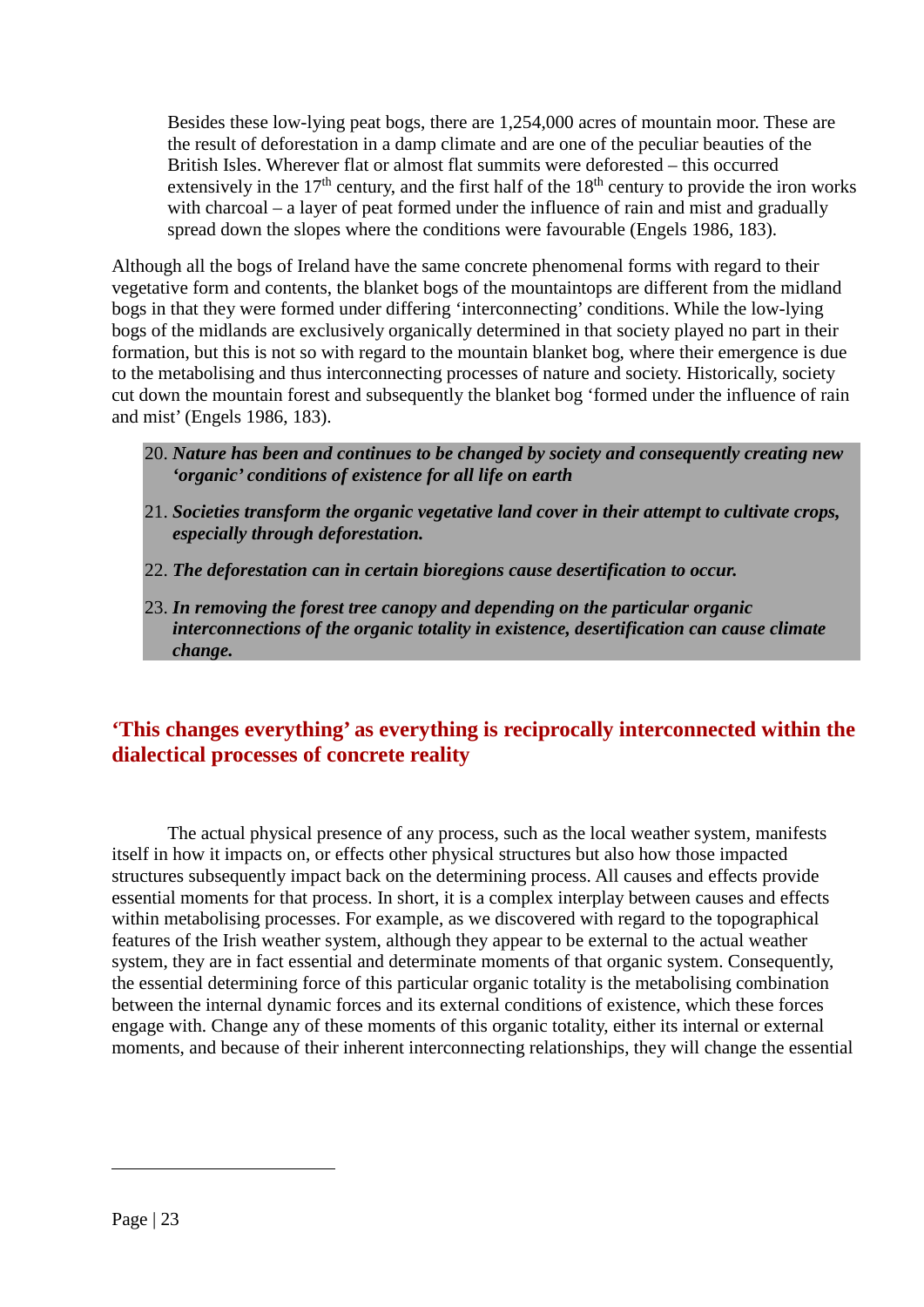structure for the whole organic totality. This is so because concrete reality and 'Nature works dialectically'[23](#page-24-0).

Intentionality, that instrumental rationality which is one of those determining characteristics that has defined us as human beings, has historically tended to be linear in its formulation – one course of action pursued for one intended reaction – as a form of an attempted engagement with concrete reality. In fact, it is a form of reductionism, in two senses of the term. Firstly, as a conceived abstract formulation of concrete reality and secondly as a particular physical intervention into concrete reality. In the latter case, it is a one-sided attempt to impact on one aspect of that reality, yet it will always have an effect or even effects beyond the intended point of intervention, because that 'interfered with' reality is in fact not a reified solid object but a dialectically determined process(s), as Engels suggests:

We find that there still exists a colossal disproportion between the proposed aims and the results arrived at, that unforeseen effects predominate, and that the uncontrolled forces are far more powerful than those set in motion according to plan (Engels 1986, 35) (emphasis added).

This is especially so with regard to the so-called economic 'planning', where physical engagement with concrete reality, is done for the sake of immediate profit with no necessary recognition of a following on series of ecological consequences. Therefore, the actual consequence of an intended action, although rarely recognised, are in fact multiple consequences beyond the immediate intended consequence<sup>[24](#page-24-1)</sup>. Accordingly, they are not only remote but also logically unintended from within the perspective of linear causality. Linear causality is not just a one to one cause and effect determination, as much as certain theorists would like it to be, but it is actually, a complex interconnected transformation of a whole range of interpenetrating processes, which fundamentally reverberates throughout the entire organic totality. Accordingly, when processes metabolise, what is an effect in one instance becomes a cause in another and so on. This is essentially a form of 'reciprocal action', in which, according to Engels:

We see a series of forms of motion,.....pass into one another, mutually determine one another, are in one place cause and in another effect, the sum total of all motion in all its changing forms remaining the same… Thus natural science confirms what Hegel has said,…, that reciprocal action is the true *causa finalis* of things (Engels 1986, 231) (emphasis added).

The one point of induced change can simultaneously function as a cause and effect for differing metabolising processes. Therefore, a consciously orchestrated intervention will not only have an

<span id="page-24-0"></span><sup>&</sup>lt;sup>23</sup>If the real determination of causality is the concrete concentration of many determinations, hence the unity of the diverse (Marx 1973, 100) – an effect is diametrically the opposite – it is the concrete dispersal of many determinations that effects a wide range of processes in diverse ways (remote consequences).

<span id="page-24-1"></span> $^{24}$ As Engels suggests:

In relation to nature, as to society, the present mode of production is predominantly concerned with the immediate, the most tangible result; and then surprise is expressed that the more remote effects of their actions directed to this end turn out to be quite different, are mostly quite the opposite in character; that the harmony of supply and demand is transformed into very reverse opposite, as shown by the course of each ten years' industrial cycle… (182/3).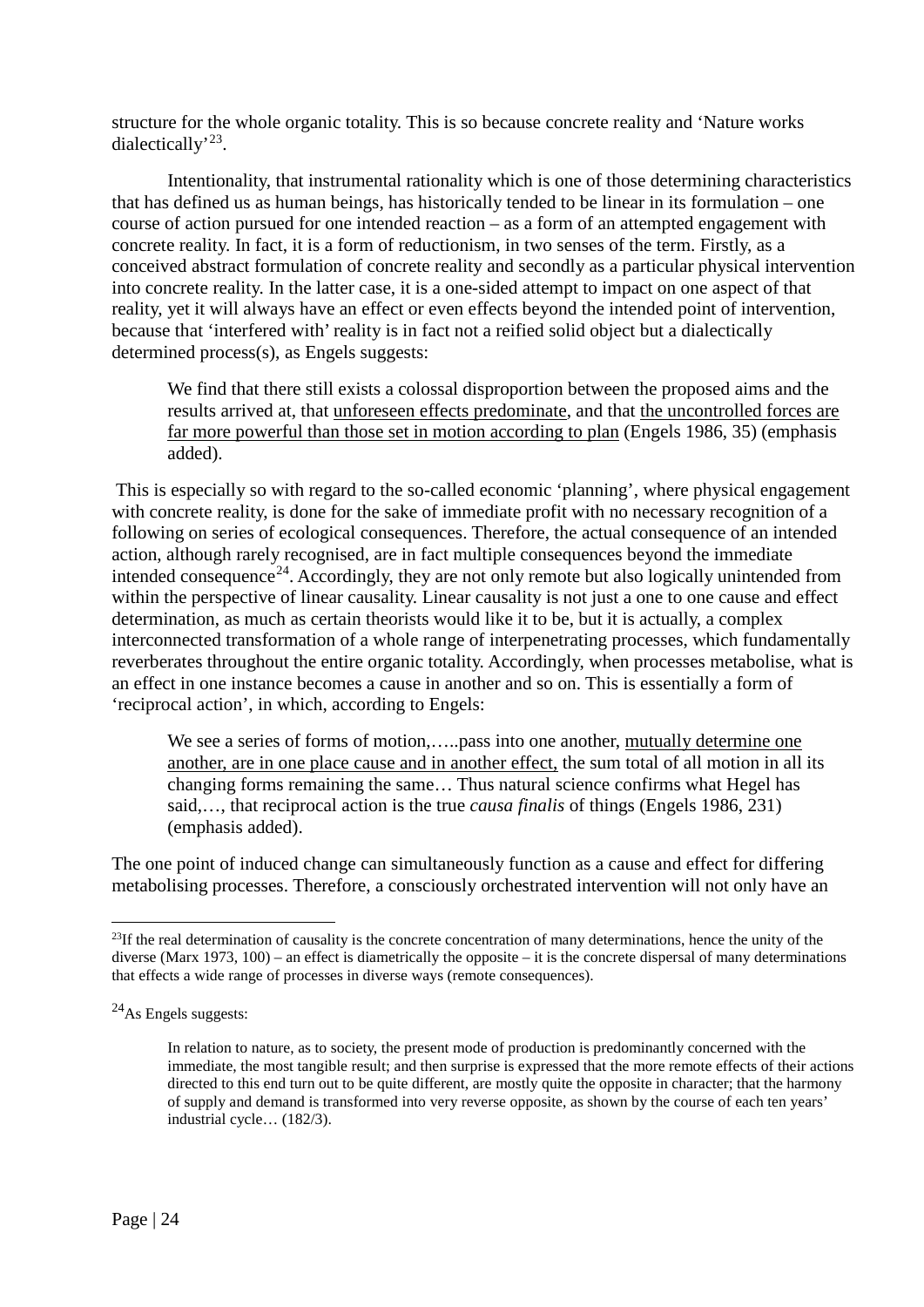immediate effect (intended or unintended) but also crucially it will have remote consequences – 'unforeseen effects'. This has to do with how the dialectically metabolising processes become thwarted in their operation as they attempt to accommodate themselves to the impact of the initial intervention. The added complexity of having to deal with remote consequences as well as immediate consequences undermines our ability to completely hold sway over nature as Engels suggests:

'Let us not, however, flatter ourselves overmuch on account of our human victories over nature. For each such victory nature takes its revenge on us. Each victory, it is true, in the first place brings about the results we expected, but in the second and third places it is quite different, unforeseen effects which only too often cancel the first (Engels 1986, 180).

Here, Engels introduces another dimension to his dialectical exposition in which the new introduced concept of place(s) and its sequential ordering allows him and us to compare consequences over a long-time frame. In addition, it allows us to assess their impact on each other, e.g. where Engels suggests that remote consequences can 'cancel the first' place immediate effect. As we have uncovered, the immediate consequence on the inherent organic processes tend to manifest itself on the level of surface appearance within its phenomenal form, without recognising it also as being a moment of the underlying essential processes. This is where the 'first place' effect or immediate consequence occurs. The 'second and third places' are remote consequences which have to be the result of the essential organic process being thwarted by the initial form of the intervention. The impeded process continues to operate in its changed condition and only manifests this thwarted condition when it metabolises with other organic processes. Herein, lies the time delay between the immediate 'first place' result and the subsequent 'second and third places'. The recognition of this complex relationship between the differing places where consequences emerge and even contradict each other, challenges our attempt to 'rule over nature' despotically:

Thus at every step we are reminded that we by no means rule over nature like a conqueror over a foreign people, like someone standing outside nature – but that we, with flesh, blood and brain, belong to nature, and exist in its midst, and that all our mastery of it consists in the fact that we have the advantage over all other creatures of being able to learn its laws and apply them correctly (Engels 1986, 180).

Our control of, and possible mastery over nature can be achieved by us, by moving away from perceiving and engaging with nature as a concrete static entity - 'a rigid system of an immutably fixed organic nature' (Engels 1986, 29) - out there beyond ourselves but by us investigating the laws of nature dialectically so that we can appropriate those organic forces without undermining or destroying them. This essentially means becoming aware not only of the immediate but even more so of the remote consequences of our actions and to do this we have to crucially realise that we are interacting with a complex matrix of metabolising processes rather than a solid unchanging concrete reality. Ignoring the remote ecological consequences, coupled with not being aware of their interconnected relationship, is having a devastating effect on our global environment, e.g. from desertification to global climate change, etc. The problem remains how can we learn these dialectical laws of nature correctly. The answer lies, in following the conceptual steps as laid down by Marx and especially Engels on the dialectics of nature, by not only adopting a dialectical approach but also attempting to explicate those results that empirical investigation consistently fails to comprehend - the indirect effects and remote consequences:

But in this sphere, too, by long and often cruel experience and by collecting and analysing historical material, we gradually learning to get a clear view of the indirect, more remote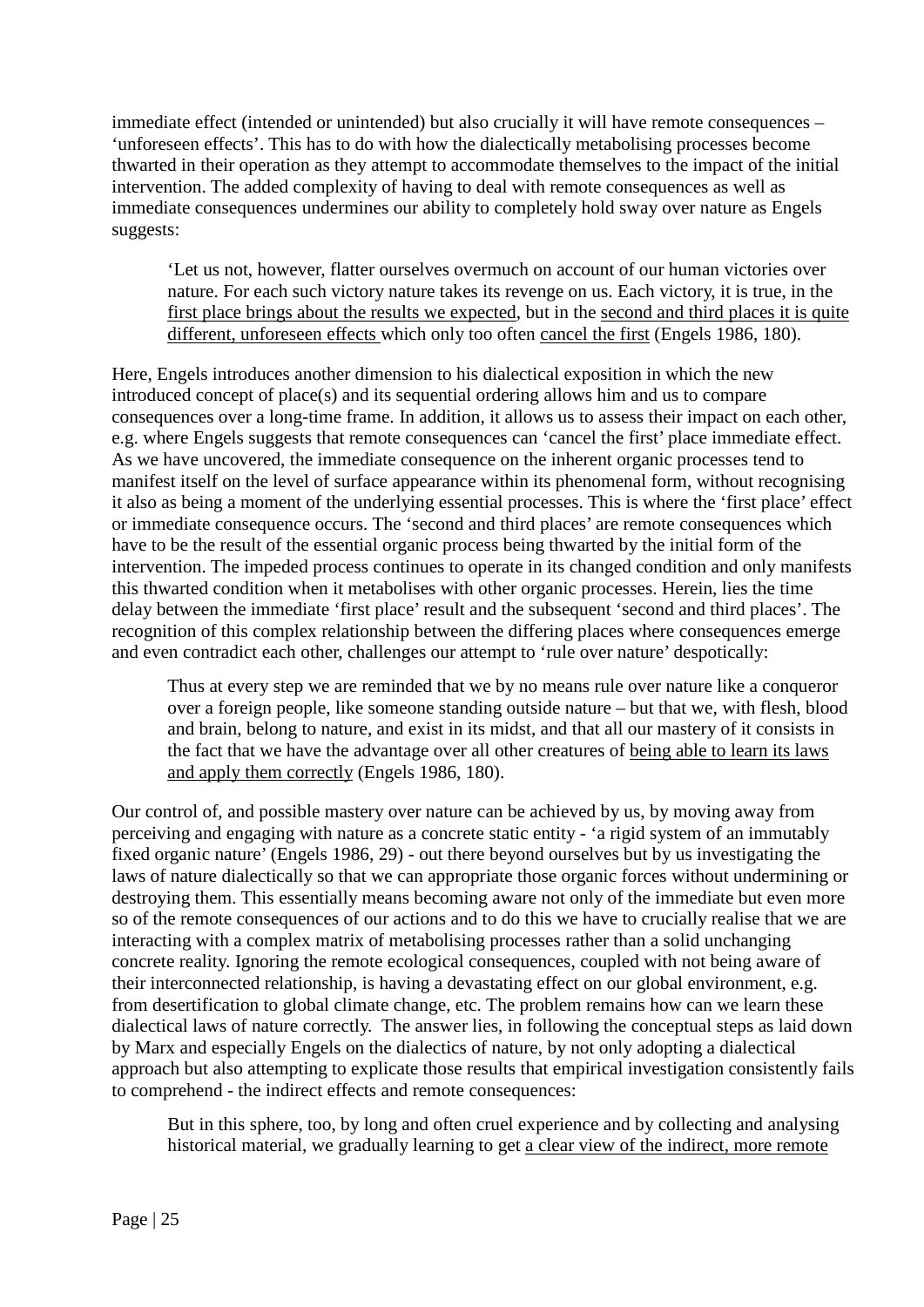effects of our production activity, and so are afforded an opportunity to control and regulate these effects as well (Engels 1986, 180).

And in doing so, finally we can become aware of the thwarting caused by the immediate intended consequence of profitability, that capitalistic iron cage of calculability which consistently blinkers our awareness and realisation of remote ecological consequences of our intended economic actions. Engels suggests that this mystifying tendency is particularly evident in:

Classical political economy, the social science of the bourgeoisie, in the main examines only social effects of human actions in the fields of production and exchange that are actually intended. This fully corresponds to the social organization of which it is the theoretical expression. As individual capitalists are engaged in production and exchange for the sake of the immediate profit, only the nearest, most immediate results must first be taken into account (Engels 1986, 182) (emphasis added).

The one-sidedness of such disciplines that are only able to comprehend the 'most immediate results' are part of the problem why we, as inhabitants of the earth, are now obviously destroying the organic processes of Nature that sustain life on earth. Curbing the disparity between immediate and remote consequences therefore is not just an epistemological problem concerning causation but a very real concrete dilemma that global society needs to be attentive of in order to re-orientate our necessary relationship with the earth and its organic processes. In order to change our orientation, we must firstly recognise that 'Nature works dialectically', and then we need to begin to work with that same Nature, dialectically<sup>25</sup>!

#### **Conclusion**

This article has attempted to explicate Marx and Engels's conceptualisations on climate and to a lesser extent on climate change, the significance of their conceptual formulations in helping us make sense of the contemporary situation of global climate change is not what they said about climate but how they said what they said. In short, it is their methodology rather than their insightful pronouncements which is critical to our attempt to grasp the complexity of the current global climate crisis. Near the end of his life, Engels highlighted this point in a letter to Sombart (1895):

Marx's approach was not through a doctrine but a method. It doesn't offer completed dogmas but fertile perspectives for further investigation and the method for this investigation (Engels 2004, 461).

The methodology referred to is dialectical analysis and the really significant and hopeful aspect of Engel's appraisal of this methodology is that it can offer 'fertile perspectives for further investigation and the method *for* this investigation'. Therefore, in fact what their particular form of dialectical analysis presents us with, is a radical epistemological framework that is profoundly more comprehensive in explaining the 'workings' of concrete reality than the non-dialectical and empirical approaches that have dominated our scientific endeavours. With regard to the particular concrete problematic of this paper – climate and climate change – the application of the dialectical framework is to an unfolding of the determinants of the organic totality of nature and its inherent organic

<span id="page-26-0"></span><sup>&</sup>lt;sup>25</sup> Marx stated the same need to work with nature rather than against it:

<sup>….</sup> labour can work only as Nature does, that is by changing the form of matter. Nay more, in this work of changing the form he is constantly helped by natural forces (Marx, 1969, 571).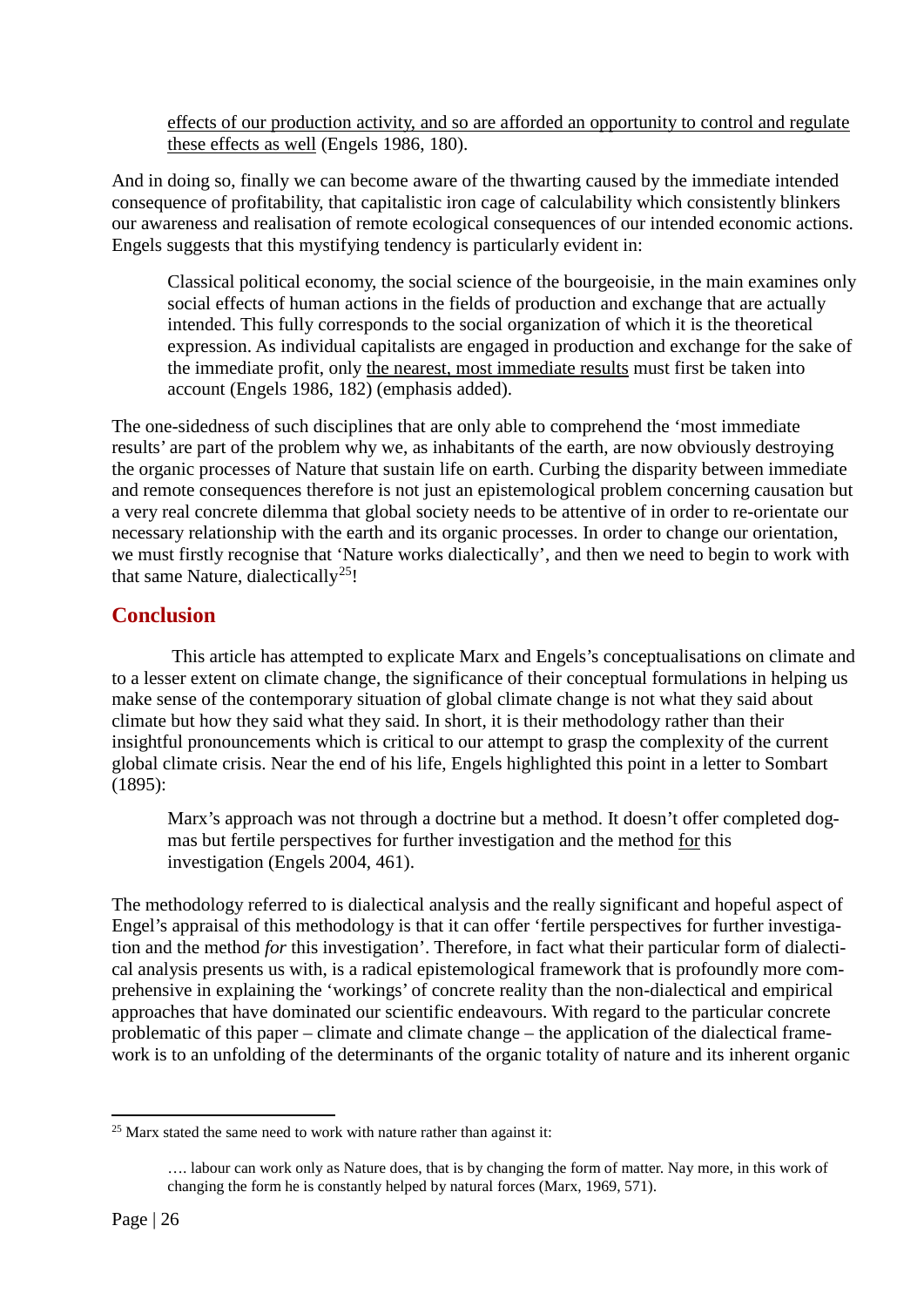processes, specifically with regard to understanding climate but critically including its interconnecting relationships with societal processes. The vast terrain of the concrete reality of the earth is essentially a complex matrix of metabolising processes that are not only interconnected, but are dialectically interconnected (involved in reciprocal movement). Consequently, the fundamental and truly paradigm breaking aspect of this perspective is summarised by Engels in which he stated that 'nature works dialectically'. In certain times in the evolution of science, science came close to recognising the dialectically determination of nature, as Engels suggests:

The new outlook on nature was complete in its main features; all rigidity was dissolved, all fixity dissipated, all particularity that had been regarded as eternal became transient, the whole of nature was shown as moving in eternal flux and cyclical course (Engels 1986, 30) (emphasis added).

This 'new outlook', the one that is going to usher in the new epoch of 'conscious organisation of social production' including our relationship to organic nature is the dialectical one. The one that Marx and Engels consciously rescued 'from German idealist philosophy and appl[ied] it in the materialist conception of nature and history' (Engels, Preface to second edition his *Anti-Duhring*  MECW, vol.25, 11) is, according to them, the only scientific methodology that can adequately comprehend the dialectical reality of the world.

In eliminating the empirical particularities of the Irish organic and social formation from the following summary of our findings of Marx and Engels on climate, it is possible to highlight the essential dialectical workings of this 'organic' organic totality, in which climate is the predominate determinant, even when those organic forces are appropriated by society in the process of cultivation:

*1. Climatic zones initially determine society's wants for necessities, e.g. food, clothing and shelter. Less bountiful climatic conditions spurs societies on to produce what climate does not provide organically.*

▼

*2. The diverse moments of the weather system consist of not only of the atmospheric forces that circle the earth but also the earth's geological structures and crucially the vegetative land cover that naturally overlays those physical structures. Because these non-atmospheric moments impact on the weather system they become part of it.*

▼

▼

*3. Natural flora is a consequence of the organic interconnection between the indigenous weather system and the other organic processes of nature that mediate each other within the concrete form of the soil. While cultivated flora of crop production is a result of clearing the primeval vegetative land cover and subsequently harnessing the same organic interconnecting forces of plant fertility, topographical aspects and the weather system.*

#### *4. Climate therefore, is the indispensable 'life-awakening' force of soil fertility, both organic and socially determined, to such an extent that as we cultivate the soil we simultaneously appropriate*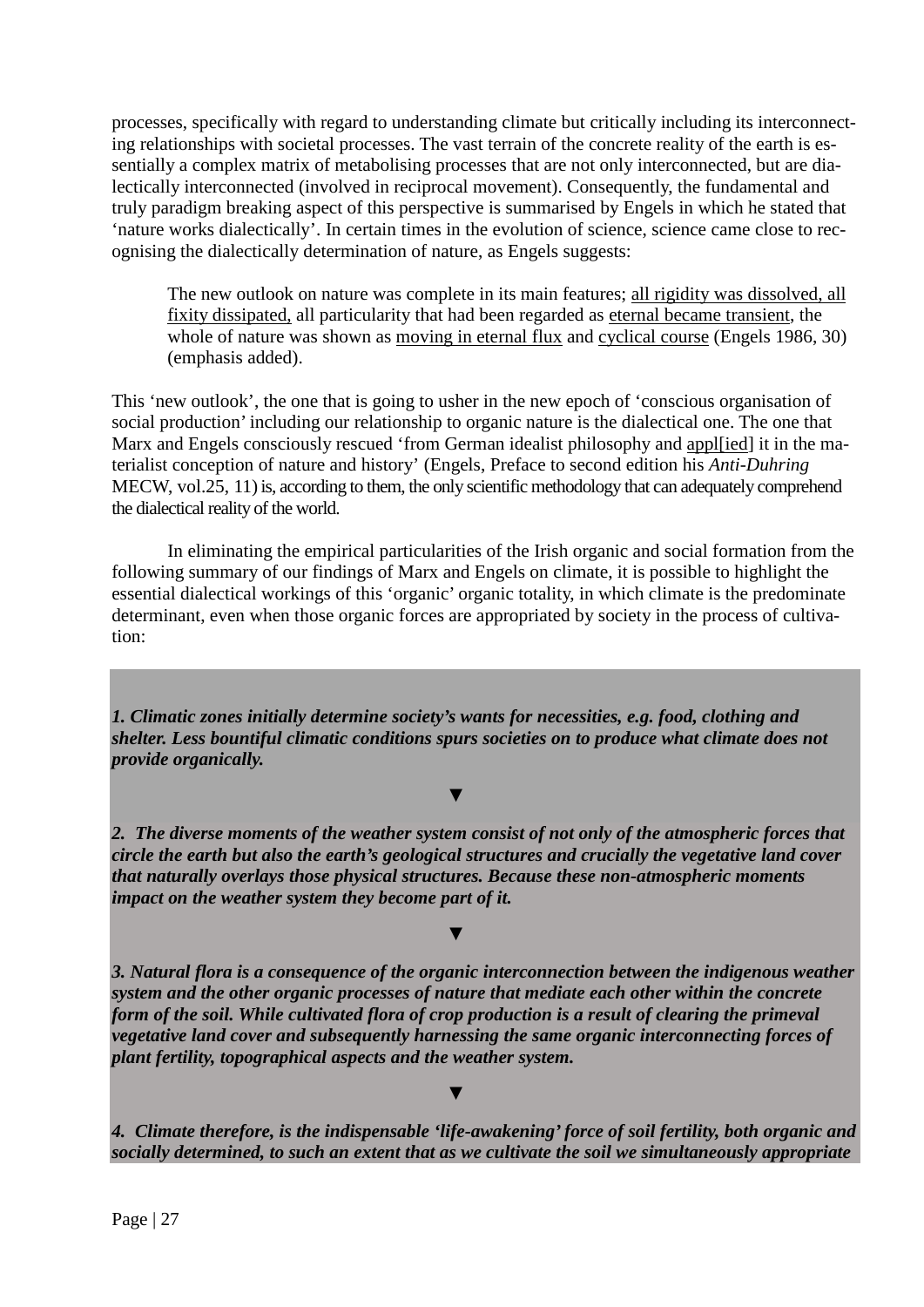*the organic forces of the immediate climatic conditions and that weather system becomes a natural agent of social production.*

▼

▼

*5. Nature has been and continues to be changed by society cultivating the soil as it transforms the earth's organic vegetative cover, especially through the process of deforestation, and consequently creating new 'organic' conditions of existence for all life on earth, including its cultivators.*

*6. Deforestation can in certain bioregions cause desertification to occur which in turn can cause climate change to follow at a micro level and thereby creating a distinct microclimate.*

In conceptually unfolding these organic processes sequentially as they enfold with each other, from atmospheric forces of the climate system, to topographical structures and then onto the vegetative land cover as they merge as an 'organic' organic totality. Accordingly, these diverse processes appear to form a circle of metabolising organic processes, whose elements are mutually conditioning, 'in which the condition becomes conditioned, the cause becomes the effect, the universal becomes the particular, is a characteristic feature of internal interaction through which actual development assumes the form of a circle' (Ilyenkov 1982, 115). Therefore, the kernel of this natural organic totality is not an essential static structure like a 'solid crystal, but an organism capable of change, and is constantly changing' (Marx, 1867, preface to the German edition). This pulsating organic core is in fact an ensemble of interconnecting processes that determine the concrete reality of nature and as Marx suggests that 'the concrete is concrete because it is the concentration of many determinations, hence it is the unity of the diverse (Marx 1973, 100). However, this particular 'unity of the diverse' organic processes and their circle of mutual conditioning get transformed into a spiral form when this circle of mediating processes become appropriated by society in the social process of cultivation that now creates new socio-organic conditions of existence for society and nature to survive on. Marx has conceptualised this type of expanding movement as a change in form from a circular to a spiral form - '…. the gradual propagation of capital by reproduction passing it from a circular into a spiral form…'[26](#page-28-0)It is at this spiral point of reproduction that Engels exclaimed that 'there is devilishly little left of "nature" (Engels 1986, 231). However, since Engels stated this, the socio-organic relationships have developed more spiral forms – more intense forms of interconnections between society and nature that we need to investigate further. Within such continuing forms of transformations of the socioorganic processes of the organic totality of nature, the organic processes of climate and their dialectical interplay of relationships with the other inherent processes, including both the organic and social forms, have been fundamentally changed, beyond this initial process of deforestation. It is this process of deforestation which Marx and Engels highlighted is where society begins to effect climate and causes climate change to occur on a global scale.

In unfolding the dialectical moments that climate performs in the organic totality of cultivation, from pre-history to the present, we can begin to see the complexity of the interconnecting relationships that metabolising processes form within this 'organic' of organic totalities. The essential determinant of climate within this organic totality of nature, and including its integration into societal cultivation practices, is its 'life-awakening' powers that drive the diverse

1

<span id="page-28-0"></span><sup>26</sup>Marx, *Capital: A Critique of Political Economy*. p.780.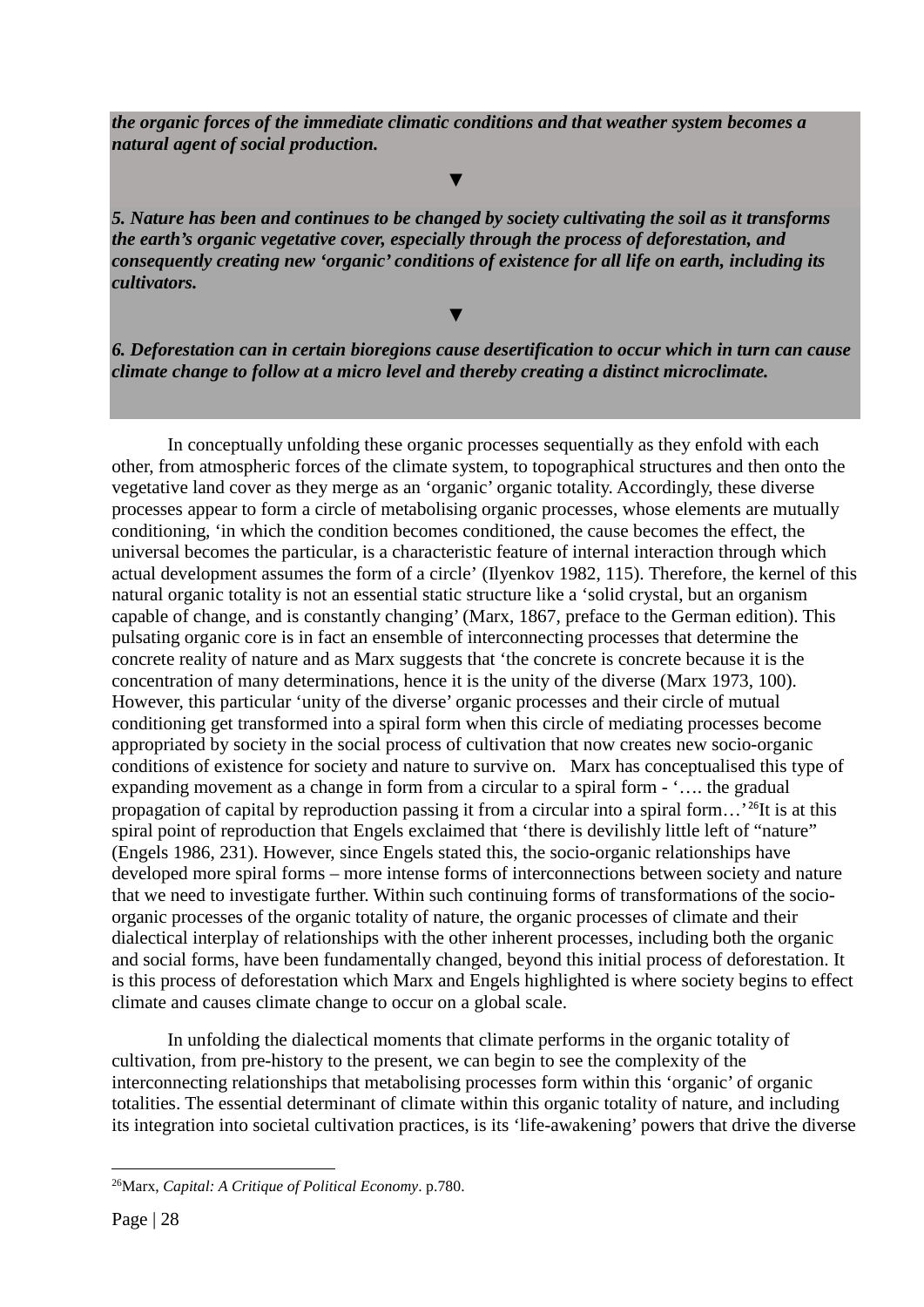aspects of the fertility of the soil to produce vegetation. However, when the earth's soil is cultivated, the natural history of the appropriated organic processes, including the climate, becomes metabolised with the cultural history of the cultivating society. Both historical developments become not only intrinsically interconnected but both are fundamentally transformed.

With the ever presence of interconnecting processes, that 'work dialectically', cause and effect cannot exist as isolated occurrences within a 'rigid system of an immutably fixed organic nature' (Engels 1986, 29), because such a system only exists as an ideological construct within the mind-set of the investigators and not in the real dialectical workings of concrete reality. Therefore, the cause and effect' determination of reality is a spurious construct that deflects attention away from the real determinants of a dialectical reality. Engels in the following establishes how this misconception of cause and effect as the essential determinant of reality is not only fictitious but also linked to the other fallacy that concrete reality is made up of diverse isolated phenomena:

In other words, in order to save having to give the real cause of a change brought about by a function of our organism, we substitute a fictitious cause, a so-called force corresponding to the change. Then we carry this convenient method over to the external world also, and so invent as many forces as there are diverse phenomena (Engels 1986, 80) (emphasis added).

In conclusion, Marx and Engels has proposed the cause and effect determination is inadequately one-sided in conceptualising change in a dialectically determined organic reality, and therefore it has to be superseded by a many-sided form of determinations as produced by the complex interplay of interconnecting processes. Accordingly, multiple causes beget multiple consequences that determine dialectical reality. Consequently, the crucial manifestation of the dialectical epoch within science (including the social sciences) will occur when scientists begin to adopt the dialectical epistemology of the many-sided forms of causation instead of the one-sided linear form of cause and effect. According to Engels, this non-dialectical determination of causation has created 'the endless confusion now reigning in theoretical natural science, the despair of teachers as well as learners, of authors and readers alike' (Engels, Anti-Duhring, MECW, vol.25, 24). Whatever happens in the future 'everything changes' whether we leave those organic forces of nature to their own dialectical devices and continue to destroy them in our contemporary nondialectical forms of intervention or we attempt to 'consciously control' those dialectical forces in a planned and dialectically informed way. Everything changes because as Engels has brilliantly informed us - 'nature works dialectically'.

#### **Disclosure Statement**

No potential conflict of interest was reported by the author.

#### **References**

Engels, Frederick. 1986, *The Dialectics of Nature.* Translated by C. Dutt. Moscow, Progress Publishers.

Evans, Estyn. 1992, *The Personality of Ireland: Habitat, Heritage and History,* Lilliput Press, Dublin.

Han, Lixin, 2010, 'Marxism and Ecology: Marx's Theory of the Labour Process Revisited', Q.Huan, (ed) *Eco-socialism as Politics: Rebuilding the Basis of Our Modern Civilisation,* New York: Springer.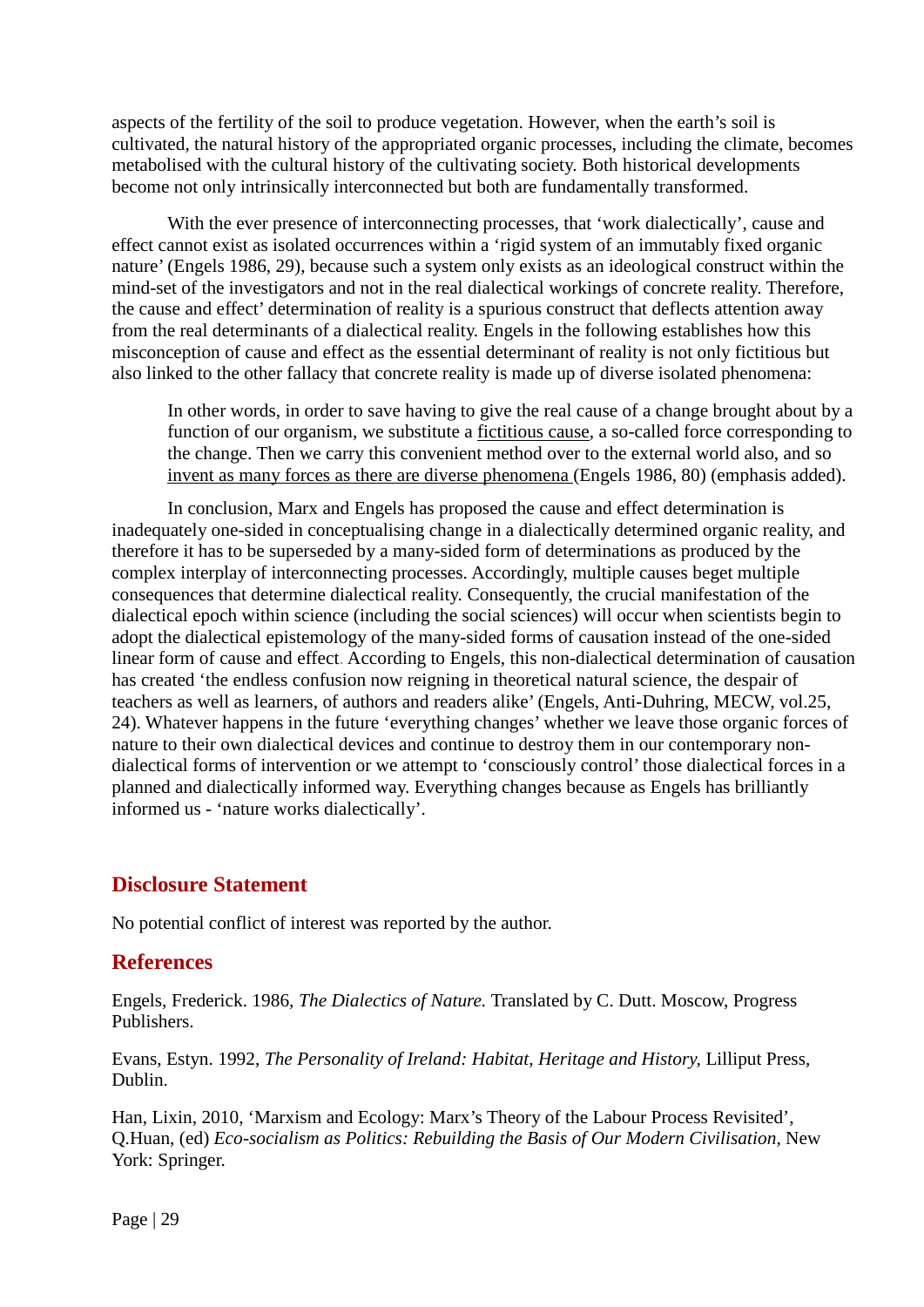Ilyenkov, Evald. 1982, *The Dialectics of the Abstract and the Concrete in Marx's Capital.*  Translated by S. Kuzyakov. Moscow, Progress Publishers.

Marx, Karl. 1976. *Capital: A Critique of Political Economy*. Translated by Ben Fowkes. Middlesex: Penguin Books.

Marx, Karl. 1978. *Capital Vol. 2*. Translated by David Fernbach. Middlesex: Penguin Books.

Marx, Karl. 1981*. Capital Vol. 3*. Translated by David Fernbach. Middlesex: Penguin Books.

Marx, Karl, and Frederick Engels. 1971. *Ireland and the Irish Question*. Translated by S. Ryazanskaya, D. Danemanis, and V. Schneierson, Moscow: Progress Publishers.

Marx, Karl, and Frederick Engels. 1975. *Collected Works, Vol. 1*. Translated by R. Dixon, C. Dutt, J. Lindsay, A. West, D., and S. Struik, 1835–1843. London: Lawrence and Wishart.

Marx, Karl, and Frederick Engels. 1976. *Collected Works, Vol. 5.* Translated by C. Dutt, W. Lough, and C. P. Magill, 1845–1847. London: Lawrence and Wishart.

Marx, Karl. and F. Engels, 1996, *Collected Works*, vol.35 London: Lawrence and Wishart.

Marx, Karl, and Frederick Engels. 1985. Collected Works, Vol. 42. Translated by C. Carlile, J. Dgebanlze, G. Koslov, R. Livingston, L. Mins, B. Ruhemahn, V. Schnittke et al., 1864–1868. London: Lawrence and Wishart.

Marx, Karl, and Frederick Engels. 1987. Collected Works – Letters, Vol. 42. Translated by C. Upward and J. Peet, 1864–1869. London: Lawrence and Wishart.

Marx, Karl. and Frederick. Engels, 2001, *Collected Works*, vol.49 -1890-92. London: Lawrence and Wishart.

Marx, Karl, and Frederick Engels. 2004. Collected Works, Vol. 50. Translated by O. Markovskaya, Y. Dakhina, and N. Kalannikia, 1892–1895. London: Lawrence and Wishart.

Marx, Karl. 1973*. Grundrisse*, Middlesex: Penguin Books.

Shanin, Teodar. 1983, *Late Marx and the Russian Road: Marx and the Peripheries of Capitalism*, Great Britain, Monthly Review Press Classic Titles.

Slater, Eamonn. 2013, 'The Sprawling Global lawns of the Emerald Isle: A Dialectical Unfolding' *Journal of Ecocritism*, vol.5, no.2, pp.1-21.

Slater, Eamonn. 2017, 'Engels on Ireland's Dialectics of Nature'. *Capitalism, Nature, Socialism*,

Sweeney, John. 1997, 'Regional weather and climates of the British Isles – Part 6: Ireland' *Regional Climates of the British Isles,* Routledge, London.